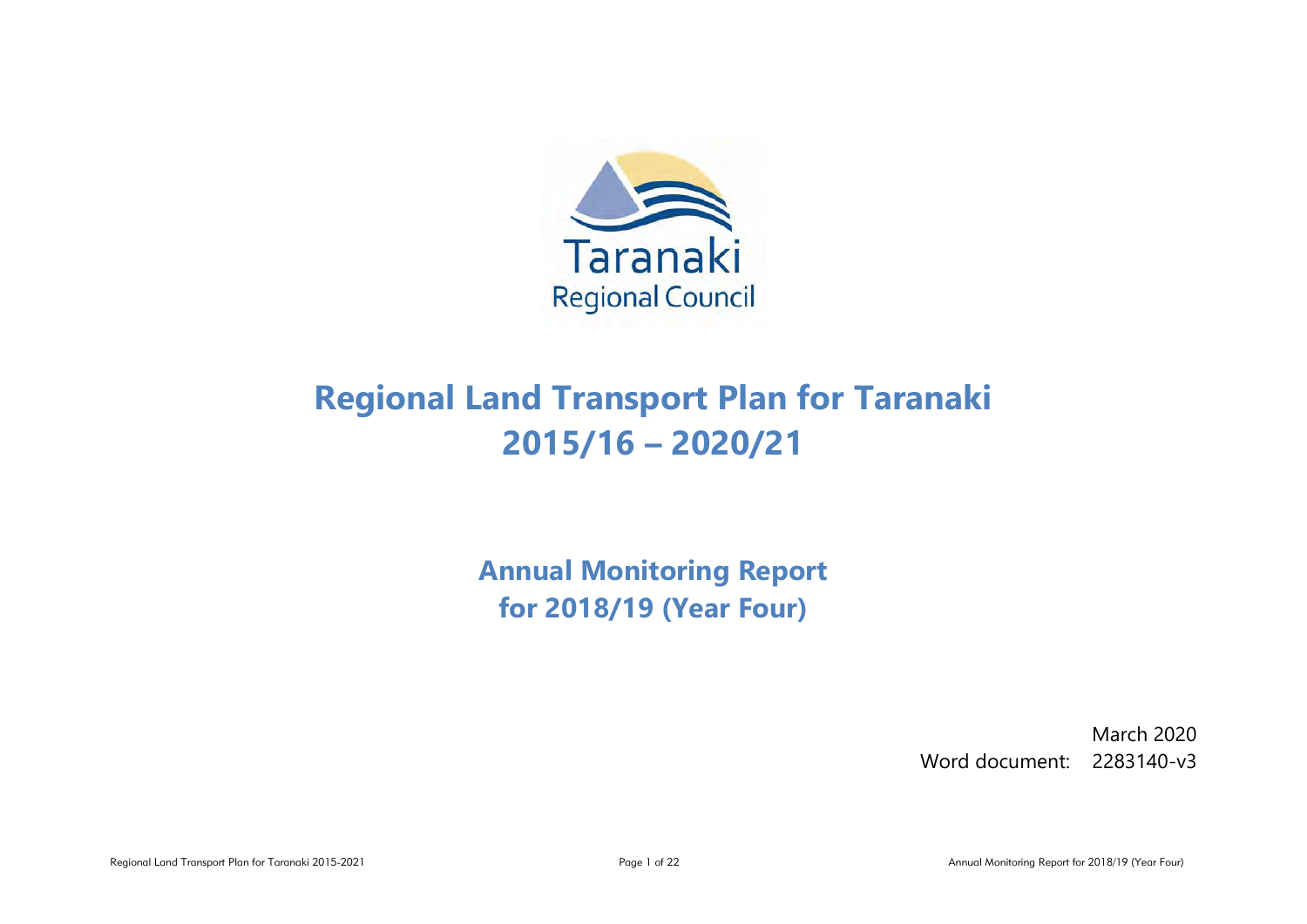## Table of contents

| 1 |     |                                                                   |
|---|-----|-------------------------------------------------------------------|
|   | 1.1 |                                                                   |
|   | 1.2 |                                                                   |
|   | 1.3 |                                                                   |
| 2 |     |                                                                   |
|   | 2.1 |                                                                   |
|   | 2.2 |                                                                   |
| 3 |     |                                                                   |
| 4 |     |                                                                   |
|   | 4.1 |                                                                   |
|   | 4.2 |                                                                   |
|   | 4.3 |                                                                   |
|   | 4.4 | NZ Transport Agency System Design & Delivery (SD&D). 13           |
|   | 4.5 | Taranaki Regional Council - Regional Transport Planning 15        |
|   | 4.6 | Taranaki Regional Council - Public Transport  16                  |
| 5 |     |                                                                   |
| 6 |     |                                                                   |
|   |     | Appendix A — Outline of progress on regionally significant        |
|   |     | Appendix B - Total RLTP Expenditure in Taranaki by Activity Class |

# List of tables

| Table 1: Summary of Taranaki's land transport issues,         |  |
|---------------------------------------------------------------|--|
| objectives and policies (per the revised RLTP 2015-21)  8     |  |
| Table 2: Southlink services patronage 2018/19 16              |  |
| Table 3: Regional bus service performance measured by         |  |
|                                                               |  |
| Table 4: Public transport services Commerciality Ratio league |  |
|                                                               |  |

# Key acronyms used

| AC.         | <b>Activity Class</b>               |
|-------------|-------------------------------------|
| AO          | <b>Approved Organisation</b>        |
| ВC          | Business Case                       |
| <b>LTMA</b> | Land Transport Management Act 2003  |
| NLTF        | National Land Transport Fund        |
| <b>NLTP</b> | National Land Transport Programme   |
| <b>NPDC</b> | New Plymouth District Council       |
| NZTA        | New Zealand Transport Agency        |
| RLTP        | Regional Land Transport Plan        |
| <b>RTC</b>  | <b>Regional Transport Committee</b> |
| <b>SDC</b>  | <b>Stratford District Council</b>   |
| <b>STDC</b> | South Taranaki District Council     |
| TIO         | <b>Transport Investment Online</b>  |
| 2018/19     | 1 July 2018 to 30 June 2019         |
| 2019/20     | 1 July 2019 to 30 June 2020         |
| 2020/21     | 1 July 2020 to 30 June 2021         |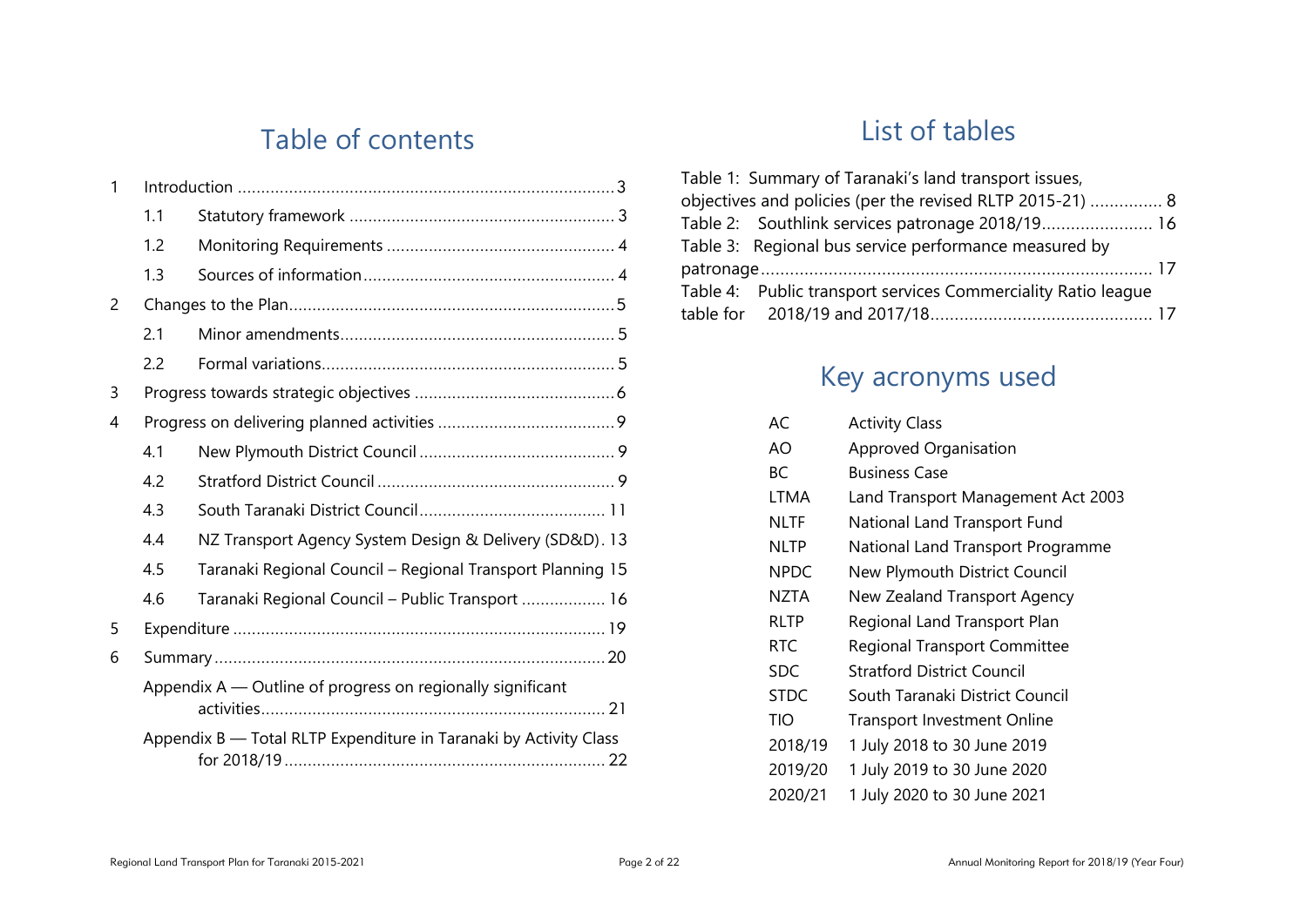# <span id="page-2-0"></span>**1 Introduction**

## <span id="page-2-1"></span>**1.1 Statutory framework**

The *Land Transport Management Act 2003* (LTMA), as amended from time to time, is the main statutory framework for land transport planning and funding in New Zealand.

The 2013 amendments to the LTMA made a number of significant changes to regional transport planning and funding. Under these changes, regional land transport strategies and regional land transport programmes were replaced by a new single regional planning document – the regional land transport plan, which combines elements of both former documents.

The first such plan for the region, the *Regional Land Transport Plan for Taranaki 2015/16–2020/21* (the Plan or RLTP), was developed during 2014/15 and approved by Council on the 7 April 2015. It came into effect on 1 July 2015.

The Plan's role is to provide strategic direction to land transport in the region and set out how the region proposes to invest to achieve its objectives.

The Plan enables Taranaki's approved organisations (the four councils) and the NZ Transport Agency to bid for funding for land transport activities in the Taranaki region from the Government's National Land Transport Fund (NLTF).

Based on the Plan, the NZ Transport Agency then decides which activities it will include in the three-yearly National Land Transport Programme (NLTP). Once included in the National Programme, an activity can then be funded from the NLTF and subsequently delivered.

## **Period covered**

The Plan is a six-year document covering the six financial years from 1 July 2015 to 30 June 2021.

The focus of the initial Plan was on detailed funding for the first three years, with funding forecasts provided for an additional seven years (ten financial years in total from 1 July 2015 to 30 June 2024). Though the Plan itself has a life of six years, it is reviewed and new programmes of activities prepared on a three-yearly cycle. A mid-term review of the Plan was completed in June 2018, which proposed activities for the three years from 1 July 2018 to 30 June 2021.

Strategically, the Plan retains a longer-term view over an approximately 30 year planning horizon, as the Regional Land Transport Strategy did before it.

### **Purpose**

The purpose of the Plan is to:

- Identify the key transport issues and challenges in the Taranaki region, and how land transport activities proposed in the Plan will address these issues.
- Set out the region's land transport objectives, policies and measures for at least 10 financial years.
- List land transport activities in the region proposed for national funding during the six financial years from 1 July 2015 to 30 June 2021.
- **Prioritise regionally significant activities.**
- Provide a ten-year forecast of anticipated revenue and expenditure on land transport activities.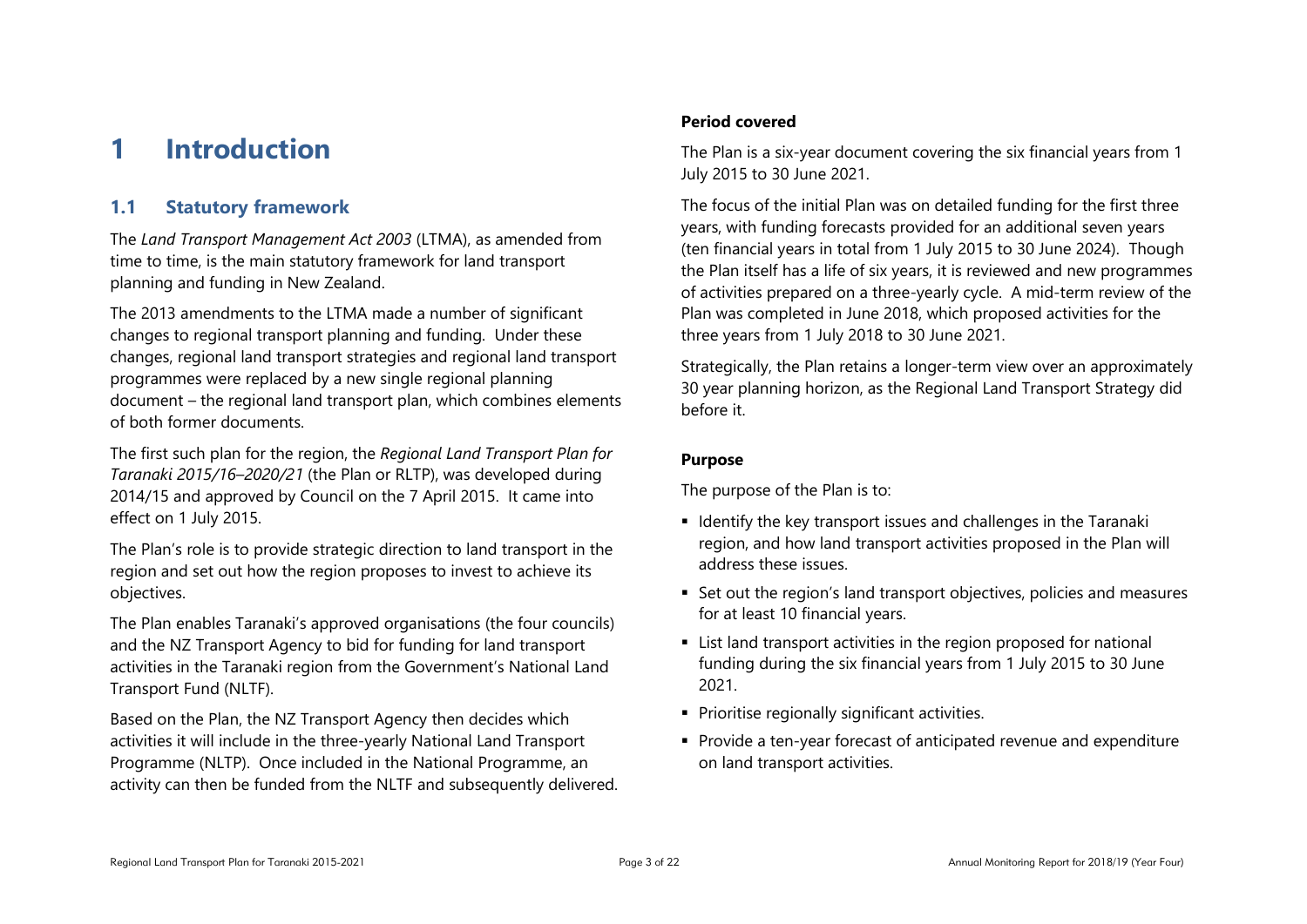## <span id="page-3-0"></span>**1.2 Monitoring Requirements**

Under the LTMA a regional land transport plan is required to include "*a description of how monitoring will be undertaken to assess implementation of the regional land transport plan*" and "*the measures that will be used to monitor the performance of the activities".*

Section 7.1 of the Plan therefore stated that —

*Monitoring of the Plan will include gathering and reviewing information from organisations responsible for the delivery of the Plan's programme activities. Monitoring reports will be produced annually during the period of the Plan and will include the following:*

- *A high level narrative report on the implementation of the objectives in the Plan.*
- *Progress against the programme of activities included in the programme component of the Plan, against certain key criteria where possible.\**
- *A comparison of the funding requested for the preceding year against the actual funding approved and the actual expenditure for that year.*
- *Details of any plan variations approved during the year.*
- *An outline of the progress against significant activities identified in Section 5.3.*

The following report provides an update on the *Regional Land Transport Plan for Taranaki: Mid-term Review 2018/19-2020/21* for the **2018/19** financial year. This being the first year of the Plan as revised by the mid-term review (during 2017/18) for the 2018/19-2020/21 period, though the fourth year of the Plan overall.

\* For ease and consistency with the three-yearly planning and funding cycles of councils' Long Term Plans and the NZTA's National Land Transport Programme, the Programme component of the Plan will show just the final three-years of the six-year Plan.

## <span id="page-3-1"></span>**1.3 Sources of information**

The information contained in this Report was sourced primarily from staff of the NZ Transport Agency and the four Councils, along with reference to the following:

- *Regional Land Transport Plan for Taranaki 2015/16–2020/21: Midterm Review 2018/19-2020/21*
- *National Land Transport Programme for Taranaki 2018/19-2020/21*
- **Transport Investment Online (TIO)**

The NZ Transport Agency's Transport Investment Online (TIO) webbased system is used by the Agency to receive and process funding applications from Approved Organisations, then measure the delivery and progress towards the completion of activities and projects listed in the RLTP by each of the three district councils and the Taranaki Regional Council. Greater detail can be found in each council's own annual reporting against their Long Term Plans (or their equivalent in the case of the Transport Agency).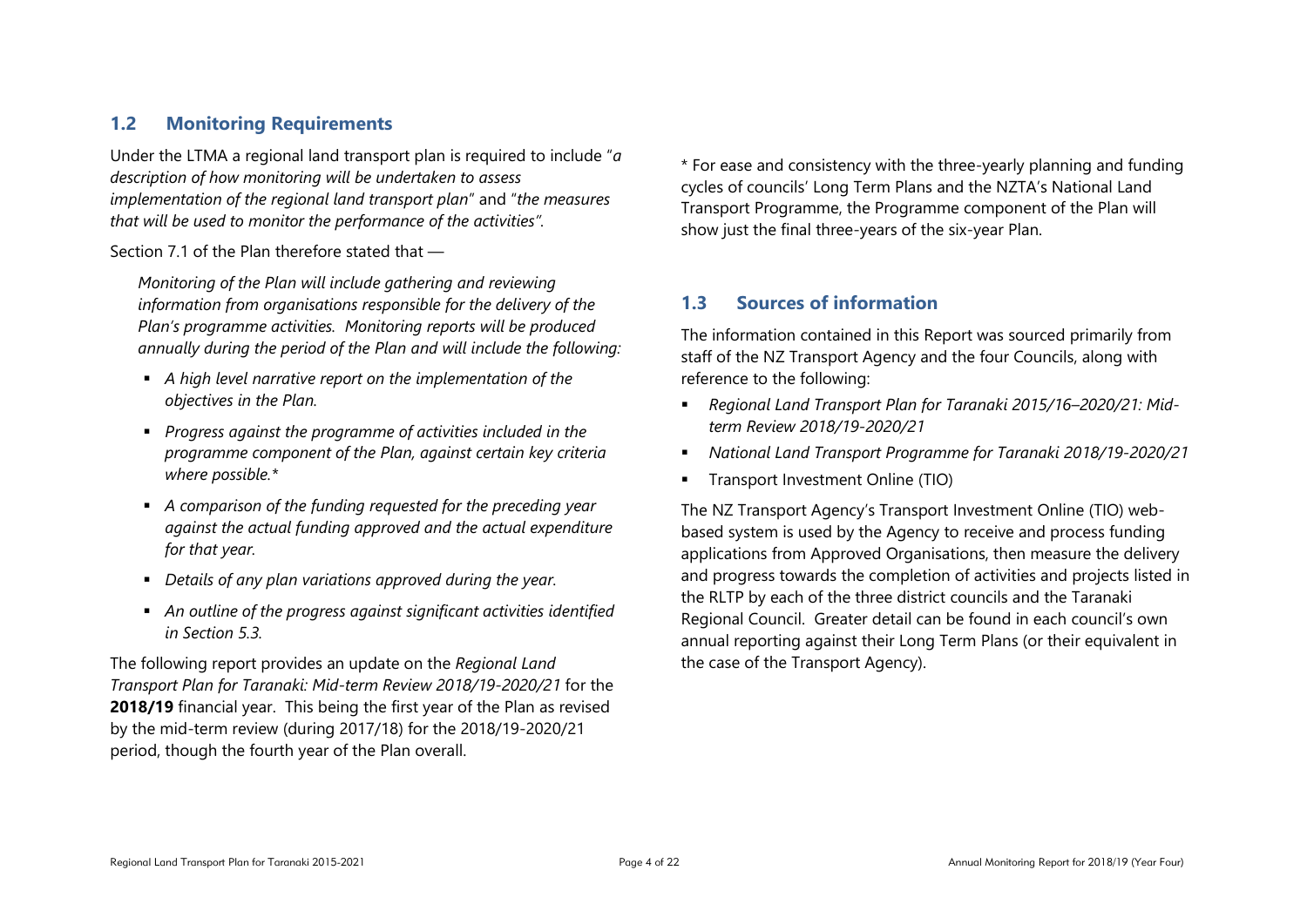# <span id="page-4-0"></span>**2 Changes to the Plan**

## <span id="page-4-1"></span>**2.1 Minor amendments**

As with most forward planning, priorities, needs and expectations can change over the lifespan of a planning document, and the RLTP is no exception.

It is important to emphasise that while the 'front end' of the Plan (Sections 1 to 4 including the Strategic Direction component which specifies the objectives, policies and methods) remains as published in June 2018, the sections of the Plan involving the Programme of activities (Section 5) and related funding forecasts (Section 6) have continued to evolve post its release.

The development of the Plan is very much an iterative process and given the complex nature of the activities involved, the published Plan is considered to be a snapshot in time that will continue evolving post release. The NZ Transport Agency's TIO system is expected to contain the most current version of the programme component of the Plan at any time.

Over the duration of the Plan, activities or projects can change, be abandoned or be added. Change requests can occur due to changes in the time, scope or cost of proposed activities (especially given that a funding application can be made a number of years before an activity is to be undertaken). Unforeseen situations (such as emergency works following storm events) can also potentially require alterations to the programme of works set out in Section 5 of the Plan.

Most changes can be expected to be minor but in some cases a relatively large change (such as adding a new project) may need to be made to the programme, requiring a formal variation to the Plan. Variations to the Plan must be requested through the Regional

Transport Committee for consideration by the TRC. Public consultation is **not** required for any variation that is not significant in terms of the significance policy adopted in Section 7.4 of this Plan. It is probable that the majority of variations will not be significant.

## <span id="page-4-2"></span>**2.2 Formal variations**

Four formal variation requests were made to the Regional Transport Committee to vary the RLTP during the 2018/19 year:

| Date         | Org.        | <b>Project</b>                                                        | <b>Summary</b>                                                                                                              |  |  |  |
|--------------|-------------|-----------------------------------------------------------------------|-----------------------------------------------------------------------------------------------------------------------------|--|--|--|
| Sep.<br>2018 | <b>NPDC</b> | Rail-crossing gates,<br>Weymouth Rd, NP                               | New project: Safety works to<br>install automatic gates at the<br>Weymouth St pedestrian crossing<br>over the railway line. |  |  |  |
| Mar.<br>2019 | NZTA        | Taranaki State<br>Highway LED<br>lighting                             | New project: Convert current<br>ageing streetlights to LEDs on the<br>state highway network.                                |  |  |  |
| Mar.<br>2019 | NPDC        | Coastal pathway<br>extension to Waitara                               | New project: To extend the<br>Coastal Walkway to Waitara,<br>keeping walkers and cyclists<br>safely away from SH3.          |  |  |  |
| Jun.<br>2019 | NZTA        | Taranaki State<br>Highway Speed<br>Management Guide<br>implementation | New project: Changes on state<br>highways based on<br>recommendations in the Speed<br>Management Guide.                     |  |  |  |

The first three requests were processed by the Regional Transport Committee, and subsequently approved by the TRC, during the year. None of these formal variation requests were considered to be significant according to the Council's Significance Policy within the RLTP, therefore public consultation was not required for any of these projects to be added to the Plan.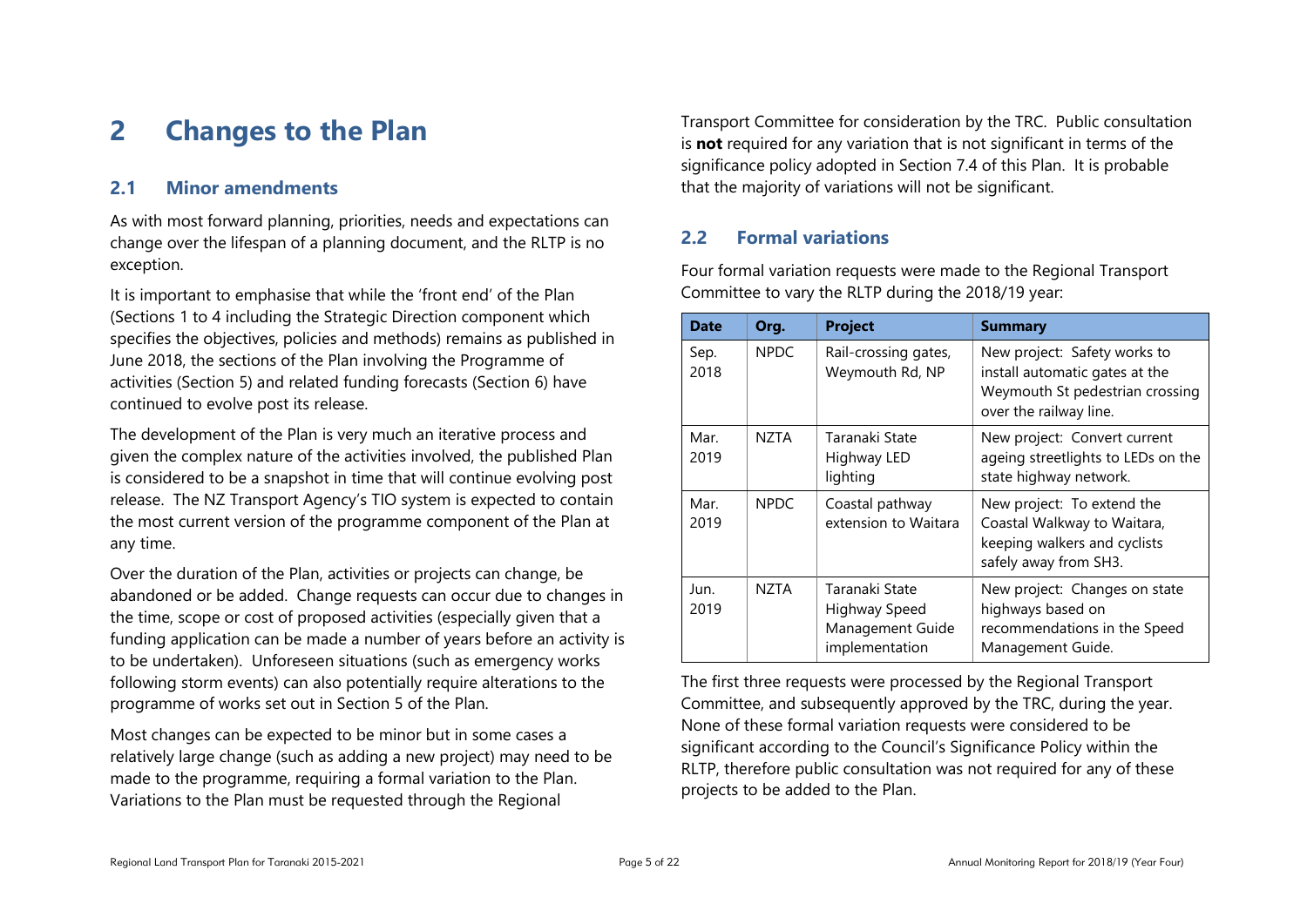More detail was sought on the fourth variation request, to implement the Speed Management Guide on Taranaki's State Highway network, so this was not approved during the year.

Further details on these variations are provided at [www.trc.govt.nz/variations-to-plan/](http://www.trc.govt.nz/variations-to-plan/)**.**

# <span id="page-5-0"></span>**3 Progress towards strategic objectives**

Section 4 of the Plan provides the strategic guidance for land transport in Taranaki, from a vision statement, through to outlining the issues and challenges Taranaki faces, along with the objectives, policies and measures (methods) identified to address those issues. The Plan notes the general strategic direction for Taranaki's land transport system as – *Improved roading, with an increased provision for alternative modes.* 

The mid-term review of the Plan during 2017/18 confirmed the general strategic direction of the Plan as released in April 2015. No changes were made to the original Issues and Objectives, though minor amendments were made to some of the Policies as a result of the review.

This section of the Monitoring Report provides a high-level narrative on the implementation of the **objectives** of the Plan. Reference should be made to Table 1, which provides a summary of Taranaki's land transport issues, objectives and policies, as specified in the revised Plan.

The 2018/19 financial year, being the fourth year of the six-year Plan, saw a solid continuation of progress towards implementing the Plan's seven strategic objectives, with activities of particular note outlined below.

| <b>Plan Objective</b>                                                                                                              | <b>Implementation notes</b>                                                                                                                                                                                                                                                                                                                                                                                                                  |
|------------------------------------------------------------------------------------------------------------------------------------|----------------------------------------------------------------------------------------------------------------------------------------------------------------------------------------------------------------------------------------------------------------------------------------------------------------------------------------------------------------------------------------------------------------------------------------------|
| 1) An integrated and<br>collaborative approach to<br>transport and land use<br>planning that maximises<br>transport effectiveness. | Cross-organisational collaborative work<br>continued throughout the year - through<br>informal means as well as formalised groups<br>such as the Regional Transport Advisory<br>Group, Public Transport Officers Group and<br>SH3 Working Party.<br>2018/19 saw continued improvements to<br>active transport mode facilities and<br>integration, primarily through NPDC's Let's<br>Go project and STDC's Pathways for People<br>activities. |
|                                                                                                                                    | As part of applying the NZ Transport<br>Agency's required Business Case Approach,<br>a number of stakeholder Investment Logic<br>Mapping (ILM) workshops were held<br>throughout the region for specific transport<br>projects and Asset/Activity Management<br>Plans.                                                                                                                                                                       |
| 2) An effective, efficient and<br>resilient land transport<br>system that enhances                                                 | All maintenance and improvements works<br>throughout 2018/19 sought in some way to<br>achieve this.                                                                                                                                                                                                                                                                                                                                          |
| economic wellbeing,<br>growth and productivity<br>in the Taranaki region<br>and beyond.                                            | Strong progress on the Awakino Gorge to<br>Mt Messenger Programme suite of works.<br>These works are crucial to removing<br>constraints to growth in freight, tourism and<br>people movements along this vital inter-<br>regional corridor.                                                                                                                                                                                                  |
| 3) A safe transport network<br>increasingly free of death<br>and serious injury.                                                   | This objective was a focus of many of the<br>activities within the Plan, including the<br>Waitara to Bell Block Route Improvements                                                                                                                                                                                                                                                                                                           |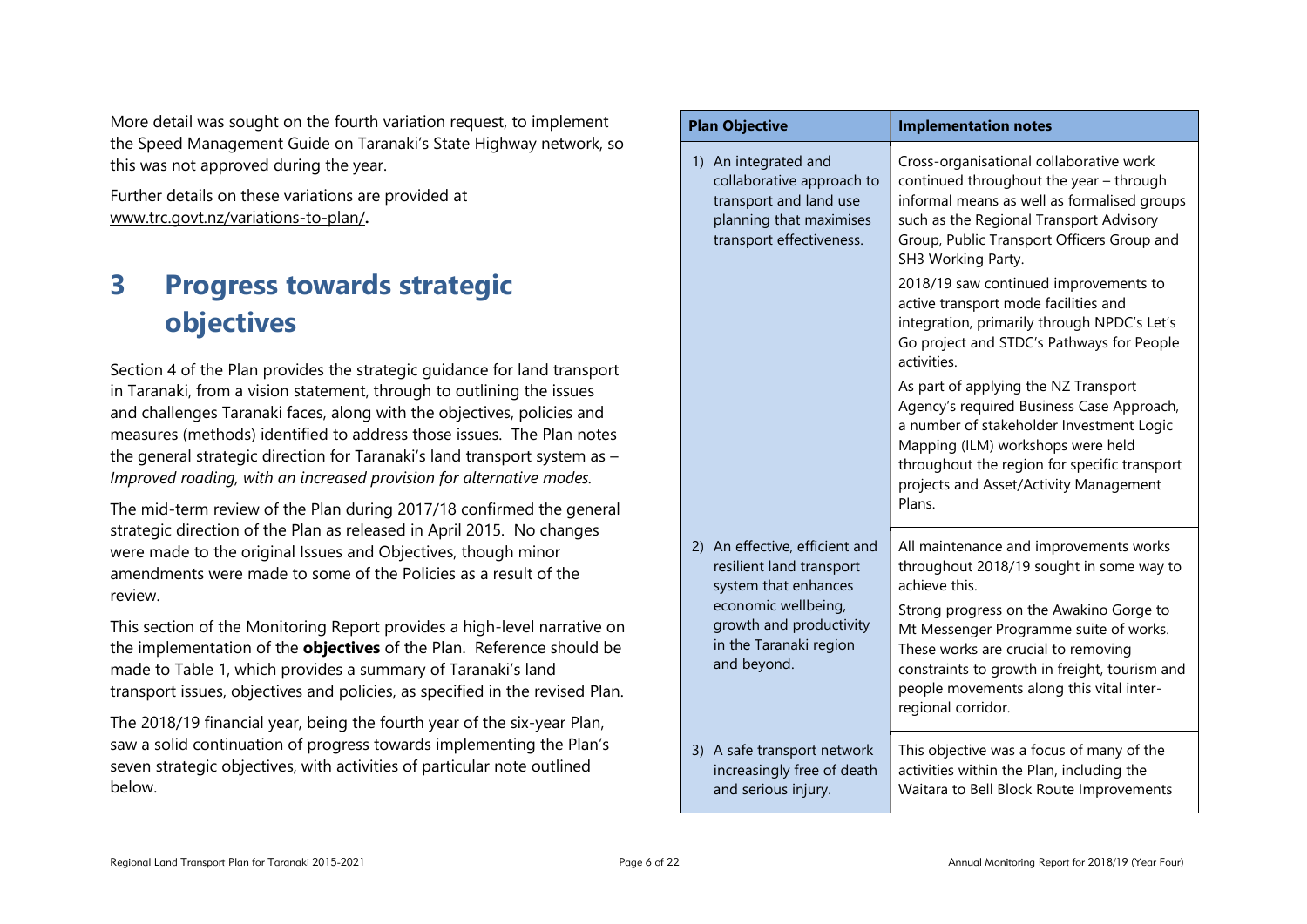| <b>Plan Objective</b> |                                                                                                                                                                                                | <b>Implementation notes</b>                                                                                                                                                                                                                                                                                                                                                                                                                                                                                                                                           | <b>Plan Obje</b>                                                           |
|-----------------------|------------------------------------------------------------------------------------------------------------------------------------------------------------------------------------------------|-----------------------------------------------------------------------------------------------------------------------------------------------------------------------------------------------------------------------------------------------------------------------------------------------------------------------------------------------------------------------------------------------------------------------------------------------------------------------------------------------------------------------------------------------------------------------|----------------------------------------------------------------------------|
|                       |                                                                                                                                                                                                | project, many Minor Improvements activities<br>by RCAs, and the community education<br>centred work of the Taranaki Road Safety<br>Action Planning Group, and the Let's Go<br>education activities.                                                                                                                                                                                                                                                                                                                                                                   | sustai<br>transp                                                           |
|                       | 4) A people-focused, multi-<br>modal land transport<br>system that caters for the<br>different and changing<br>needs of transport users,<br>connects communities<br>and enables participation. | Public transport operations, including the<br>Total Mobility Scheme for people with<br>impairments, are a key part of achieving this<br>objective, and continued throughout the<br>year as detailed in Section 4.6.<br>The Let's Go activities in North Taranaki,<br>along with the Pathways for People project<br>in South Taranaki, saw continued<br>improvement in walking and cycling<br>opportunities and awareness in those<br>communities. 2018/19 also saw an increase<br>in footpath improvements due to footpath<br>maintenance now being eligible for FAR. | 7) An ad<br>appro<br>and d<br>transp<br>optim<br>option<br>needs<br>afford |
|                       | 5) A land transport system<br>that is robust, responsive<br>to changing needs and<br>resilient to external<br>influences.                                                                      | Key works during the year to improve and<br>respond to network resilience issues<br>included further works following the storm<br>event of June 2015, particularly on SH43.<br>Work continued to progress resilient access<br>to Waiinu Beach, Waitotara Silver Fern Farms<br>Abattoir, and the Richard Alexander Quarry,<br>through extending Nukumaru Station Road<br>in Waitotara.                                                                                                                                                                                 |                                                                            |
|                       | 6) An energy efficient and<br>environmentally                                                                                                                                                  | Public transport operations are key to<br>achieving this objective, and continued                                                                                                                                                                                                                                                                                                                                                                                                                                                                                     |                                                                            |

| <b>Plan Objective</b>                                                                                                                                                                                     | <b>Implementation notes</b>                                                                                                                                                                                                                                                                                                                                                                                                                                                                                     |  |  |  |
|-----------------------------------------------------------------------------------------------------------------------------------------------------------------------------------------------------------|-----------------------------------------------------------------------------------------------------------------------------------------------------------------------------------------------------------------------------------------------------------------------------------------------------------------------------------------------------------------------------------------------------------------------------------------------------------------------------------------------------------------|--|--|--|
| sustainable land<br>transport system.                                                                                                                                                                     | throughout the year as detailed in Section<br>4.6.<br>The LED Streetlight conversion project<br>continued, and is now largely completed for<br>all three district councils, which will also<br>make great gains in this area.                                                                                                                                                                                                                                                                                   |  |  |  |
| 7) An adaptable and flexible<br>approach to managing<br>and developing the land<br>transport system that<br>optimises funding<br>options to best meet the<br>needs of the region in an<br>affordable way. | Optimising funding is a key aspect of the<br>LED Streetlight conversion projects.<br>The SH3 north projects and the vast majority<br>of maintenance and minor improvement<br>works across the region are aimed at<br>maximising efficiency and optimising<br>existing capacity across the transport<br>system.<br>During 2018/19, there was ongoing<br>development, including regional workshops,<br>to embed the One Network Roading<br>Classification (ONRC) system, and the<br>Business Case Approach (BCA). |  |  |  |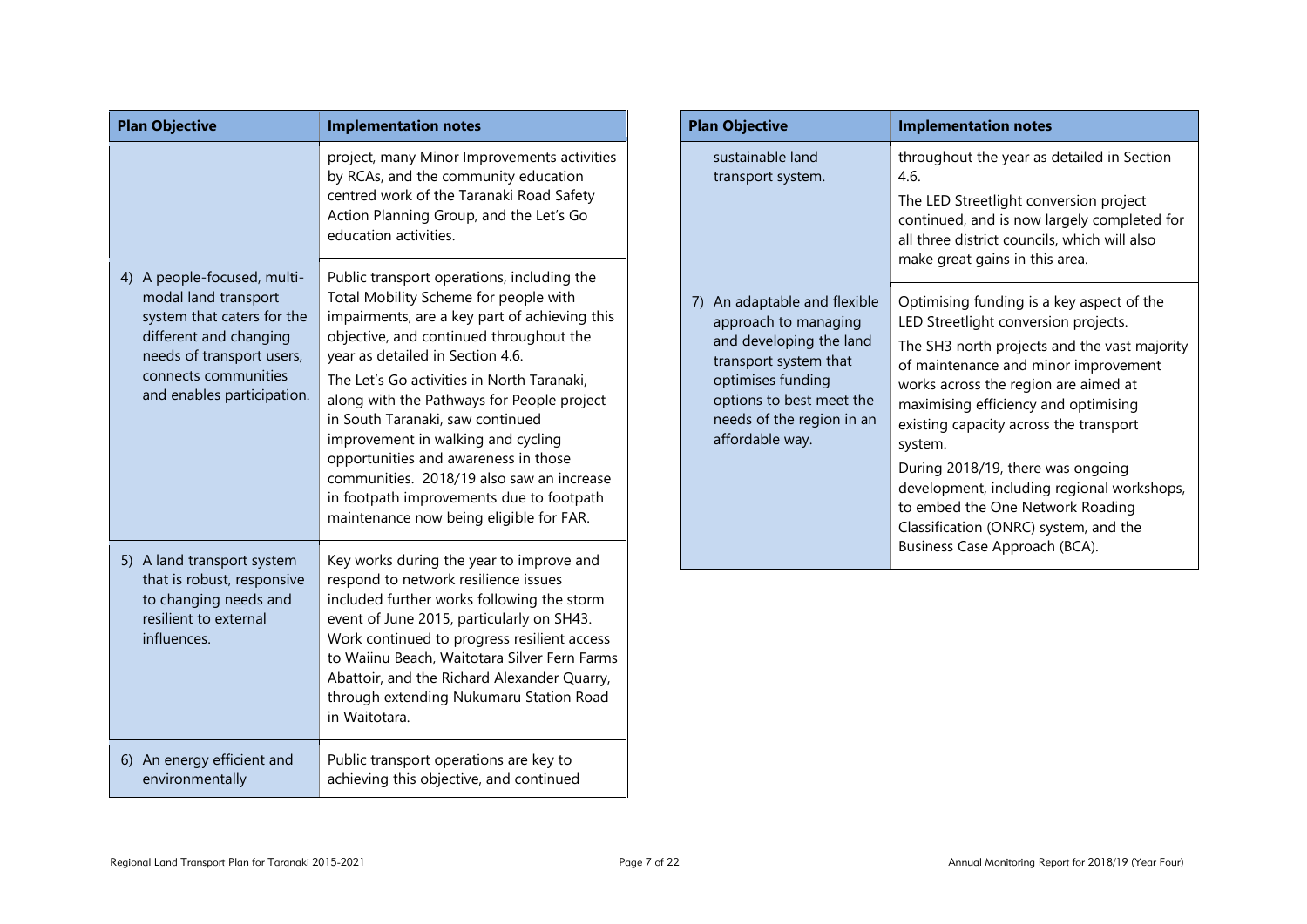| #              | <b>Issues</b>                                                                          | <b>Objectives</b>                                                                                                                                                                 | Ref <sub>1</sub> | <b>Policies</b>                                                                                                                                                                  |
|----------------|----------------------------------------------------------------------------------------|-----------------------------------------------------------------------------------------------------------------------------------------------------------------------------------|------------------|----------------------------------------------------------------------------------------------------------------------------------------------------------------------------------|
|                | Ensuring a regionally and                                                              | An integrated and collaborative approach to                                                                                                                                       | $\mathbf{1}$     | " Take a one network approach to managing the transport system.                                                                                                                  |
|                | nationally integrated transport<br>network                                             | transport and land use planning that maximises<br>transport effectiveness.                                                                                                        |                  | " Manage and develop the transport network in a way that provides for all modes of transport<br>in an integrated manner.                                                         |
| $\overline{2}$ | Facilitating growth and<br>economic development                                        | An effective, efficient and resilient land transport<br>system that enhances economic wellbeing, growth                                                                           | G1               | • Removal of constraints to growth in freight, tourism and people movement, particularly on<br>inter-regional corridors.                                                         |
|                |                                                                                        | and productivity in the Taranaki region and beyond.                                                                                                                               |                  | " Focus on effective and efficient strategic road and rail corridors, particularly between inter-<br>regional ports.                                                             |
|                |                                                                                        |                                                                                                                                                                                   |                  | • Ensure those roads in the region serving tourism and the productive sector are fit for<br>purpose.                                                                             |
|                |                                                                                        |                                                                                                                                                                                   | G4               | • Protect and promote the existing rail corridors.                                                                                                                               |
| 3              | Reducing the safety risk on                                                            | A safe transport network increasingly free of death                                                                                                                               | S <sub>1</sub>   | • Promote infrastructure improvements on strategic corridors.                                                                                                                    |
|                | Taranaki's transport network                                                           | and serious injury.                                                                                                                                                               | S <sub>2</sub>   | " Reduce risk on high risk rural roads, intersections and urban arterials with a particular focus<br>on vulnerable road users.                                                   |
|                |                                                                                        |                                                                                                                                                                                   | S <sub>3</sub>   | • Support the aims of Safer Journeys and Roadsafe Taranaki.                                                                                                                      |
| $\overline{A}$ | Maintaining and improving<br>accessibility and travel options<br>throughout the region | A people-focused, multi-modal land transport system<br>that caters for the different and changing needs of<br>transport users, connects communities and enables<br>participation. | A <sup>1</sup>   | • Protect and enhance the accessibility of the land transport system to all people in the region<br>to enable community participation and ensure appropriate access to services. |
|                |                                                                                        |                                                                                                                                                                                   | A2               | • Optimise existing capacity in the transport network through travel demand management<br>measures and improved use of technology.                                               |
|                |                                                                                        |                                                                                                                                                                                   |                  | " Ensure a range of travel options are available to the region's residents.                                                                                                      |
| 5              | Ensuring network resilience and<br>responsiveness in the context of                    | A land transport system that is robust, responsive to<br>changing needs and resilient to external influences.                                                                     | R1               | Improve the resilience of transport infrastructure, particularly to geological risks and the<br>impacts of climate change.                                                       |
|                | internal and external pressures                                                        |                                                                                                                                                                                   |                  | • Protect routes with lifeline functions.                                                                                                                                        |
| 6              | Reducing negative                                                                      | An energy efficient and environmentally sustainable<br>land transport system.                                                                                                     |                  | Ensure transport efficiencies, promote alternative modes and manage transport demand.                                                                                            |
|                | environmental and community<br>impacts arising from transport                          |                                                                                                                                                                                   |                  | Encourage development of infrastructure and technology that promotes the use of<br>alternative vehicle types (e.g. battery or fuel cell electric vehicles).                      |
| 7              | Addressing these issues in an                                                          | An adaptable and flexible approach to managing                                                                                                                                    | F1               | • Maximise efficiency and optimisation of existing capacity across the transport system.                                                                                         |
|                | environment of constrained<br>funding and affordability yet<br>rising costs.           | and developing the land transport system that<br>optimises funding options to best meet the needs of<br>the region in an affordable way.                                          |                  | Ensure road standards are developed to meet ONRC requirements and support land use<br>change                                                                                     |

#### <span id="page-7-0"></span>**Table 1: Summary of Taranaki's land transport issues, objectives and policies (per the revised RLTP 2015-21)**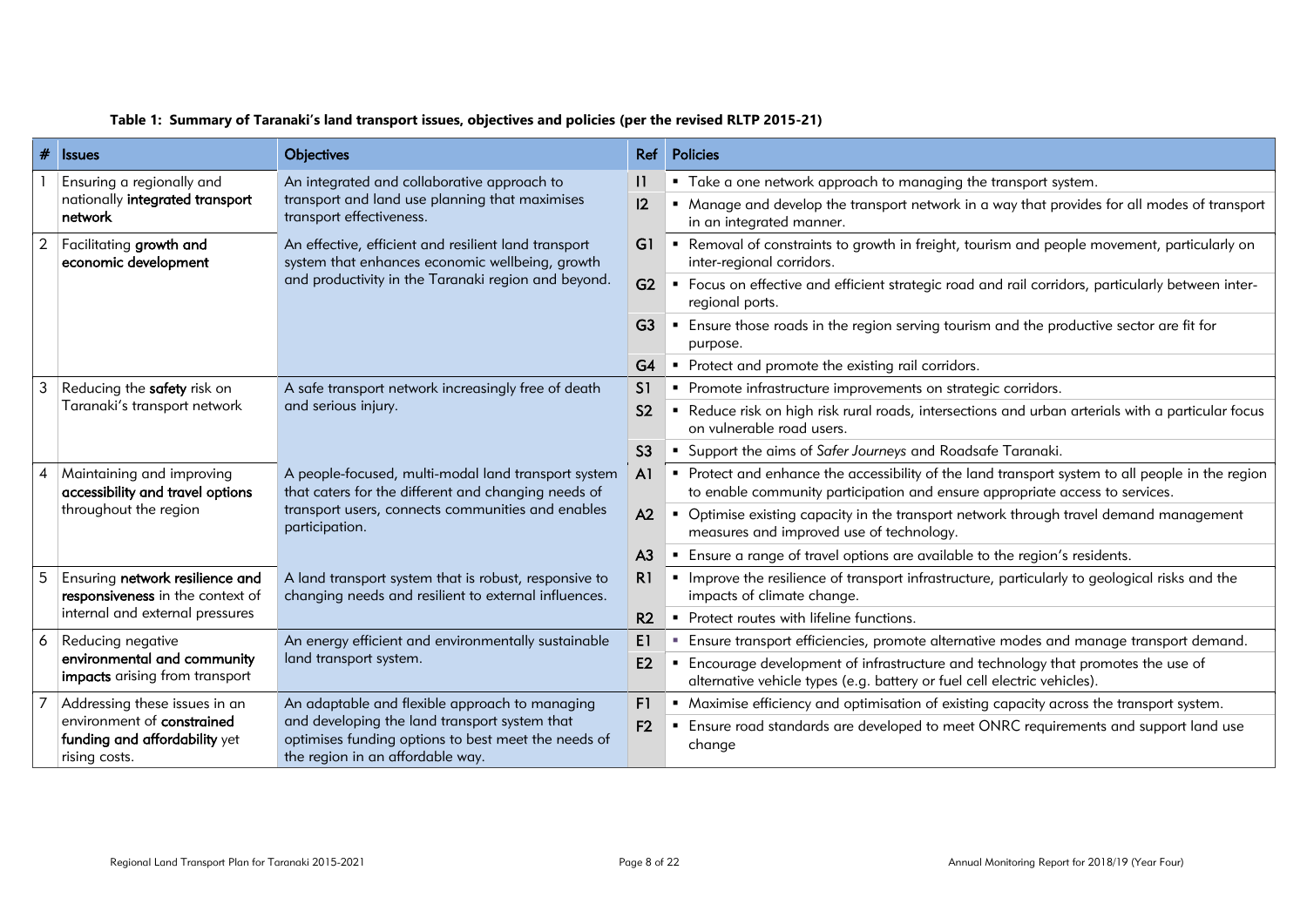# <span id="page-8-0"></span>**4 Progress on delivering planned activities**

This section of the Monitoring Report outlines progress made by each of Taranaki's Approved Organisations (AO) in delivering their programmed activities and projects listed in the RLTP. The information has been supplied by each AO in the region, with the intention being to provide an overview of the works programme undertaken. The AOs in Taranaki are the: New Plymouth District Council, Stratford District Council, South Taranaki District Council, Taranaki Regional Council and NZ Transport Agency (System Design and Delivery).

Summaries of progress on activities that were considered regionally significant are provided in tabular form in Appendix B, for ease of comparison to the way these were structured in (Section 5.3 of) the Plan.

Other activities, largely those considered as 'business as usual' such as maintenance and minor improvements, are outlined by organisation below.

## <span id="page-8-1"></span>**4.1 New Plymouth District Council**

#### **Maintenance, Operations and Renewals**

NPDC achieved 93% expenditure in its maintenance operations and renewals programme for the 2018/19 financial year. As targeted, 5.7% of roads were resurfaced and 90% of the pre-reseal sites were repaired in advance of the planned 2019/20 reseals.

The one site remaining for repair from the significant flood event of 19- 20 June 2015 (a box culvert replacement on Otaraoa Road at Tikorangi Road) has been completed.

#### **Minor (Low Cost/Low Risk) Improvements**

The funds in this category were fully spent on a variety of projects throughout the district. This included a second section of Mangorei Road, to enable a consistent road environment and mitigation of an identified crash risk area.

Of note was the implementation of a high number of pedestrian and cycling improvements in urban areas.

#### **Projects**

The LED Streetlight conversion programme continued in 2018/19 with 99.9% completion by 30 June 2019. Generally the only remaining street lights left to be upgraded in the New Plymouth street lights.

Let's Go (the NPDC's Model walking and cycling community's ongoing initiative) successfully completed Cyclist Skills and Scooter Skills delivery to Primary School students. Our survey of primary school travel indicates that 70% of New Plymouth primary schools walk or cycle to school.

## <span id="page-8-2"></span>**4.2 Stratford District Council**

#### **Maintenance, Operations and Renewals**

For the 2018/19 year Stratford District Council spent 112% of its total approved allocation for the one year period. The main areas of attention were on sealed and unsealed pavement maintenance as a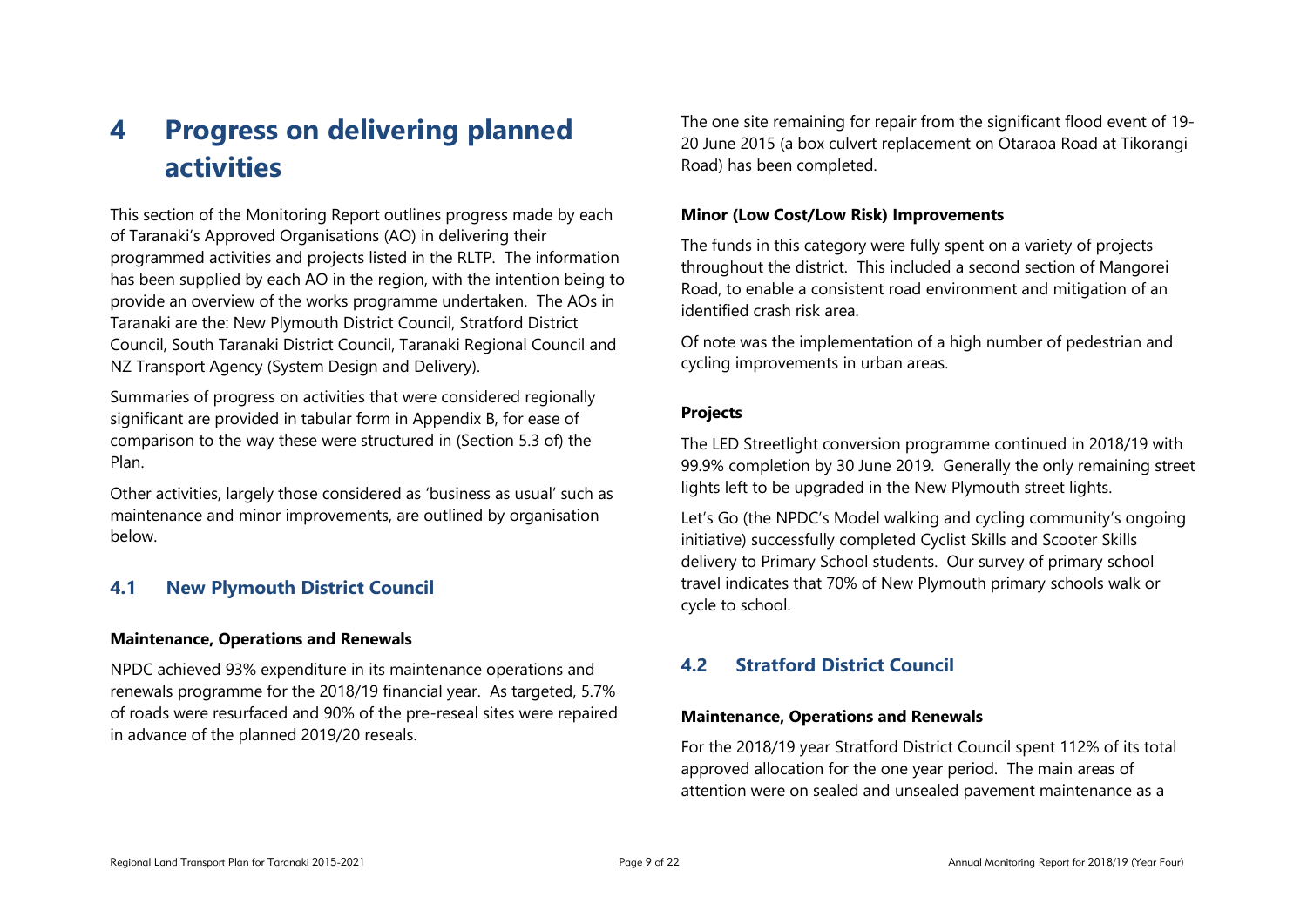result of the forestry industry continuing to extract logs throughout the winter months. As a result the following roads needed extensive repairs throughout the Spring and Summer. The roads affected by this increase in forestry activity were, Soldiers Road, Kupe Road, Stanley Road, Douglas North Road, and Mangapapa Road.

Other works of note were the repairs to McBrides Bridge on Mangaehu Road. This bridge was damaged in a high rainfall event from flood debris, see the photo below:



McBride's Bridge

All other routine maintenance of the roading network has been completed for the year.

With the Government co-funding footpath maintenance and renewals, Stratford District Council has taken this opportunity to increase the funding allocated to this particular work activity. This will increase the length of footpaths that we plan to replace each year by a third. Our target for the each year is approximately 3km of footpaths to be replaced.

Annual reseal programmes were completed as planned.

#### **Minor (Low Cost/Low Risk) Improvements**

Work has commenced on a pavement rehabilitation and a Low Cost Low Risk improvement project on Mangaotuku Road. Due to the nature of the ground conditions on the eastern side of the road, the realignment of the road has resulted in retreating into the banks on the western side, as shown in the photograph below.

Mangaotuku Road has been used extensively over the last three years by the forestry industry, extracting timber from Soldiers Road. With more forestry blocks still remaining in the area, it is likely this road will be used by the forestry industry for several years to come.

At present the project has been put on hold due to the ground conditions throughout the winter months. The contractor is expected to return to site in November 2019.



Mangaotuku Road Realignment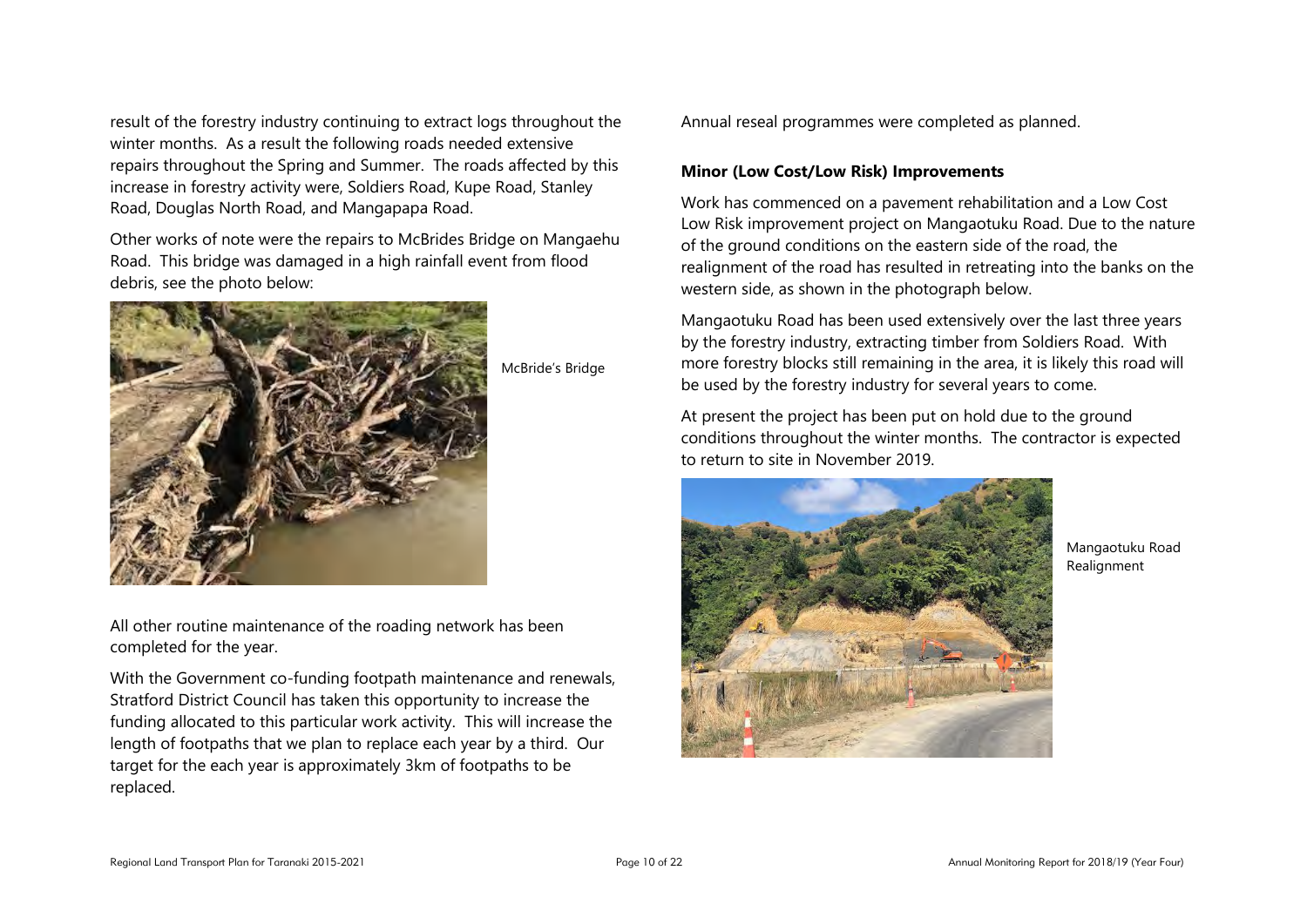Following a lay off over the winter months, work re-commenced to continue with the upgrade to the Plateau carpark on Pembroke Road. As can be seen in the photograph below, the construction of a concrete footpath around the perimeter of the carpark, placing rocks to control surface water run-off and preparation for the sealing of the carpark surface has been completed. The sealing of the car park was completed in April this year.



Pembroke Road Carpark

#### **Projects**

The installation of a fibre broadband network in Midhirst began in March 2019. This contract has been let by Crown Fibre Holdings to Chorus.

## <span id="page-10-0"></span>**4.3 South Taranaki District Council**

The South Taranaki District Council (STDC) completed its land transport programme for the 2018/19 financial year (i.e. 1st year) spending an average of 94% of its approved budget on maintenance and renewal works. The spending on Community Road Safety programme was 114% of the approved budget. There were no major storm events for the year but various minor events during the year amounted to \$458K. The Nukumaru Station Road extension has been granted resource consent, but due to conditions imposed and lack of interest in the design and build contract it is now back to design first and tender to build in 2019/20 financial year.

#### **Maintenance, Operations and Renewals**

#### **General Maintenance**

The expenditure on general maintenance work involving sealed and unsealed pavement repair, drainage, traffic services, vegetation, cycleway and minor events were more than budget. Total expenditure was \$7,914,273 with an approved budget of \$7,424,171. Achievement was 107%.

#### **Renewals**

Roads upgraded were Whenuku, Puniho, Newall, Cape, Duthie and Denby Roads. A total length of 7.3km of road was upgraded at a total cost of \$1.66 million.

Completed pavement rehabilitation work at Duthie Road.

The annual reseal completed was a total length of 72.5km over 408,230 $\text{m}^2$ . The programme was to complete to at least 400,000 $\text{m}^2$ . The total cost for the annual reseal was \$2.13 million.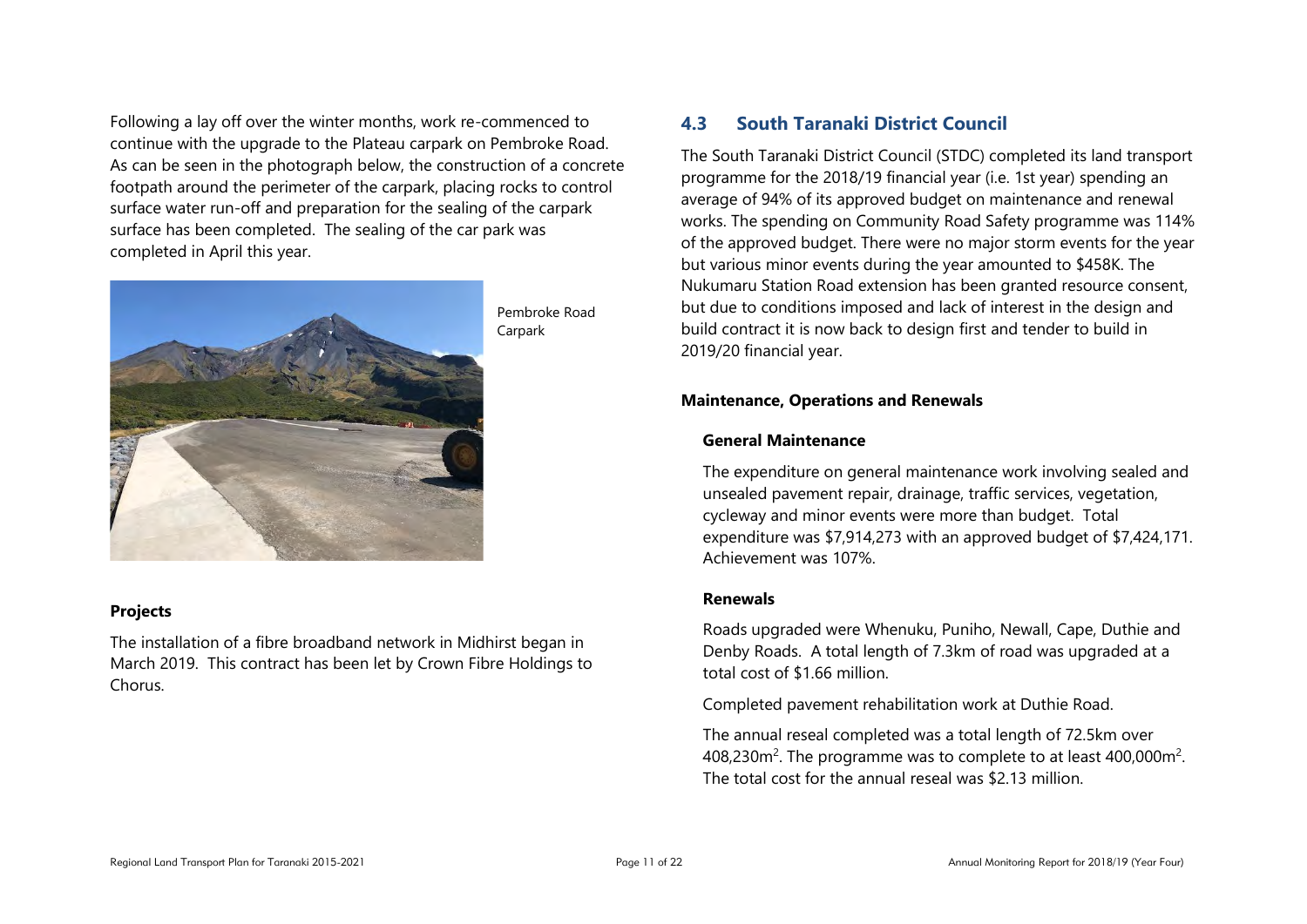No bridges were upgraded. Design work completed for two bridges to be tendered out in 2019/20.



Footpath renewal work completed in Tasman Street, Opunake.

Total expenditure on renewals work was \$4,907,148 which is lower than the approved budget of \$6,276,000. Achievement was only 78%. The majority of the underspend is on bridge upgrade and pavement rehabilitation.

#### **Minor (Low Cost/Low Risk) Improvements**

Total expenditure on minor improvement work was \$748,823, (including consultant's fees) which is below the approved budget of \$1,932,000. Achievement was only 39%. The expected spend on pathway projects did not occur due to delay in getting agreement with New Zealand Rail.



Shifting the entrance to the Hawera Cemetery due to existing intersection having a very poor sight visibility.

#### **Projects**

#### **Street Lighting (LED conversion project)**

The LED Street lights conversion project has been completed. The cost expended was \$191,214 for 2018/19

#### **Community Road Safety Programme**

The priority programmes delivered for the year by Roadsafe Taranaki on behalf of the region are as follows:

#### High priority (cost \$231,675):

- Young drivers:
	- 1. Driver license programmes held (Blue Light Central & South Taranaki – Te Ara Tika) & continued support of Waitara HS, Marfell, Taranaki Young Peoples Trust, Ngaruahine Trust Manaia.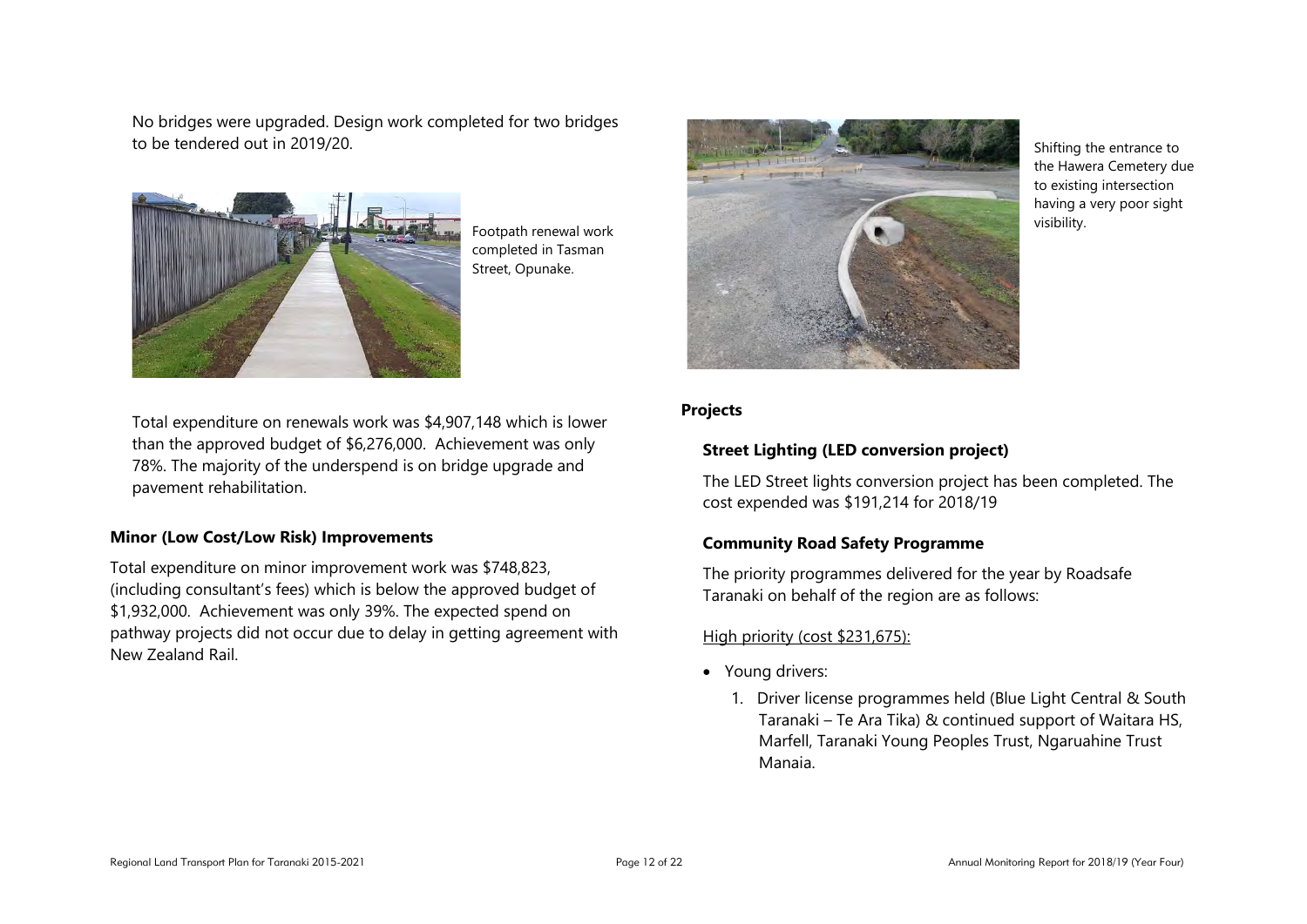- 2. Advanced driving course (Stratford venue) 85 participants (50 Learner & 17 Restricted, 2 x International).
- 3. Secondary School road safety survey follow up (4,500 secondary school students)
- Speed:
	- 1. Radio & newspaper segments targeting safe speeds past school buses & on rural roads
	- 2. Back to School targeting drivers around schools
	- 3. Agricultural & Pastoral shows at Stratford and Hawera targeting rural driver and safe speed.
- Alcohol:
	- 1. SADD support in schools plus providing for 27 students to attend SADD 3 day National conference
	- 2. Tamati Paul visit to high schools, Corrections and Police
	- 3. Radio advertising
	- 4. Recidivist drink driving programme x 4
	- 5. Billboards
- Roads and Roadsides:
	- 1. Intersection Wheel
	- 2. Radio advertising daylight savings
- Motorcycles:
	- 1. Billboards to support Ride Forever ACC/NZTA training programme

## Medium Priority (cost \$59,325):

 Distractions – Cellphone campaign & partner with Police on Operations, Fatigue Stops

- Restraints Child restraint clinics, Checkpoints & partner with Police on Operations
- Walking and Cycling cycle skills training, road patrol celebration, Be Safe Be Seen, What r u missing
- Older Drivers support aged concern to run 'Driving with confidence' & 'Life without a car' courses

Total expenditure was \$291,000 which is slightly over the budget of \$255,000. The over spend is on the Work Charter project which we have to engage external staff to manage, and contracting the recidivist drink driving programme after local provider had to withdraw from delivery.

## <span id="page-12-0"></span>**4.4 NZ Transport Agency System Design & Delivery (SD&D)**

## **Maintenance, Operations and Renewals**

In the 2018/19 year the following **maintenance activities** were completed:

- 42.3km of chipseal road resurfacing was completed at a cost of \$1,808,900.
- 6km of road reconstruction was completed at a cost of \$2,288,566.
- 1.1km of Thin Asphaltic Construction completed at a cost of \$1,260,672
- 1km of Structural Asphaltic Construction completed at a cost of \$670,000
- A total of 9.4km of road surface was treated to improve skid resistance at a cost of \$663,285.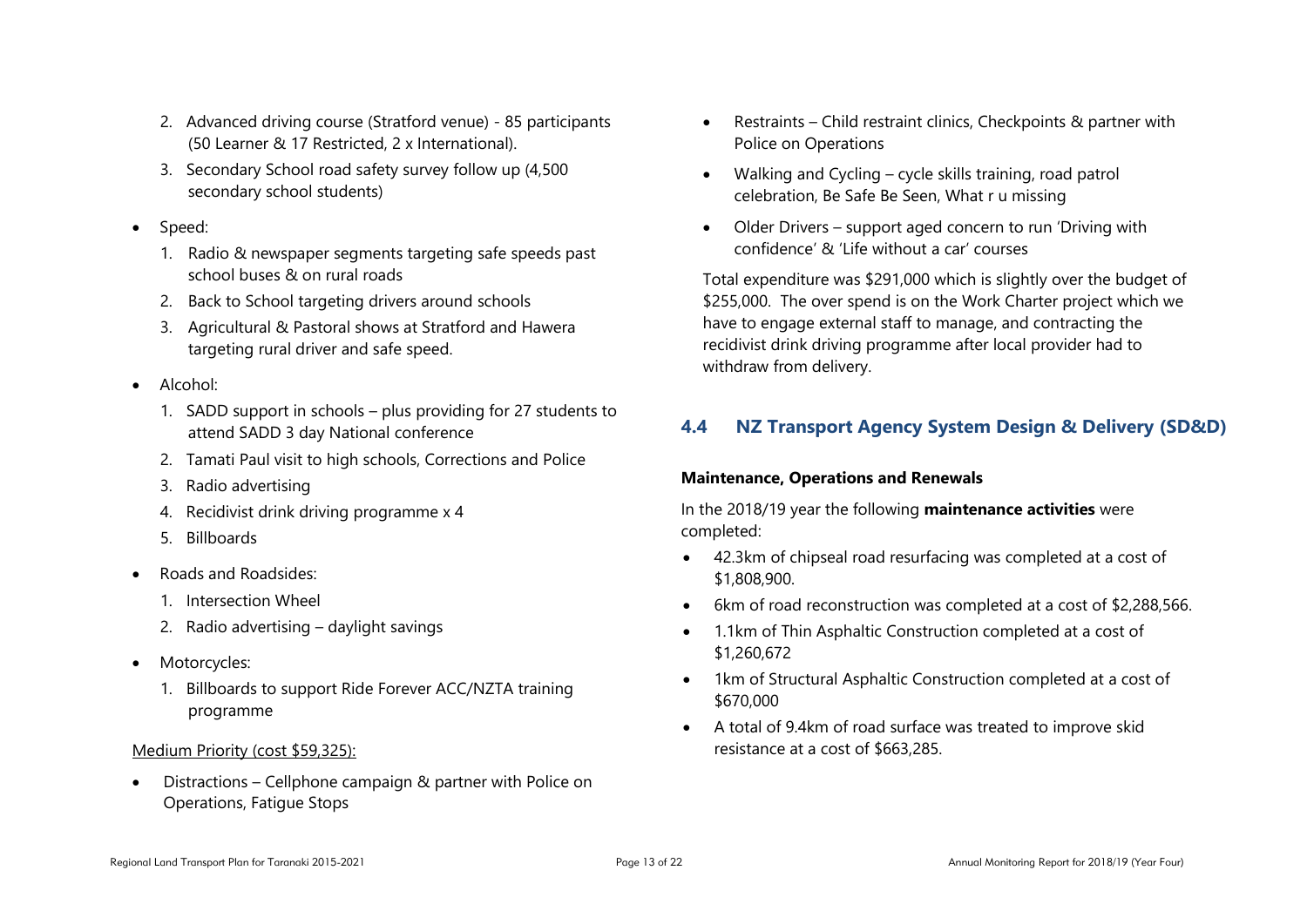#### **Minor (Low Cost/Low Risk) Improvements**

The following provides a summary of the **safety projects** throughout the Taranaki region for 2018/19. The NZ Transport Agency undertook ten Low Cost/Low Risk Projects, some which will be completed during 2019/20.

Key Low Cost/Low Risk projects from 2018/19 include:

- Safety Audit and detailed design of SH44 Moturoa Shopping Centre pedestrian improvements – for construction 2019/20.
- SH44 Pedestrian Links Project pedestrian link from Molesworth St to Coastal Walkway – completed
- SH3 Rata St Inglewood intersection Improvements completed.
- SH4 Ongarue Stream erosion repairs (2 sites) Resilience
- SH43 Paparata Saddle repairs Resilience
- Continuing installation of Audio Tactile Pavement (ATP) markings
- Safety Signage on SH43
- SH3 Glover Rd roundabout approach Improvement detailed design
- SH45 Devon St West Cycleway Improvements (NPDC / NZTA Project)

#### **Projects**

The following provides a summary of the status of projects throughout the Taranaki region for 2018/19.

#### **SH3 Mt Messenger and Awakino Gorge corridor**

- Mt Messenger bypass
- SH3 corridor safety improvements
- Awakino tunnel bypass

Resource consent hearings were held at NPDC in August 2018. Resource consents were granted in late 2018 and were appealed to the Environment Court. Environment Court Hearings held in New Plymouth in July 2019.

**LED lighting upgrade**: NZTA has submitted a funding request for the upgrade of all State Highway streetlights to LED. Funding application is being reviewed by NZTA Wellington.

**SH3 Waitara to Bell Block (W2BB) project**: Detailed Business Case (DBC) submitted and funding approved for sections of the overall project. Detailed design is currently being tendered with aim to complete detailed design over 2019/20 with construction of major aspects of the W2BB project to begin in 2020/21 (centreline and side barriers, widening and four roundabouts at key intersections). Construction is estimated to take 2-3 years.

**SH43 Single Stage Business Case**: SSBC completed just after end of 2018/19 year and Stratford DC will submit to Provincial Growth Fund for consideration.

## **Emergency Works sites following June 2015 severe weather event**:

Two sites completed in 2018/19. One site remaining, SH43 West Otunui, in Ruapehu District. Funding approval & detailed design / resource consents significantly advanced as at August 2019 and site will be completed in 2019/20.

**SH3 Kent Rd**: reinstatement of culvert damaged in August 2017 rainfall event was completed in March 2019 with SH3 returned to two traffic lanes on original alignment. Additional Works completed while works teams on site. Total costs \$850,000.

**SH43 Hospital Hill**: SH43 under slip repair (043-130/19.7) completed December 2018/April 2019 at cost of \$930,000. Works also included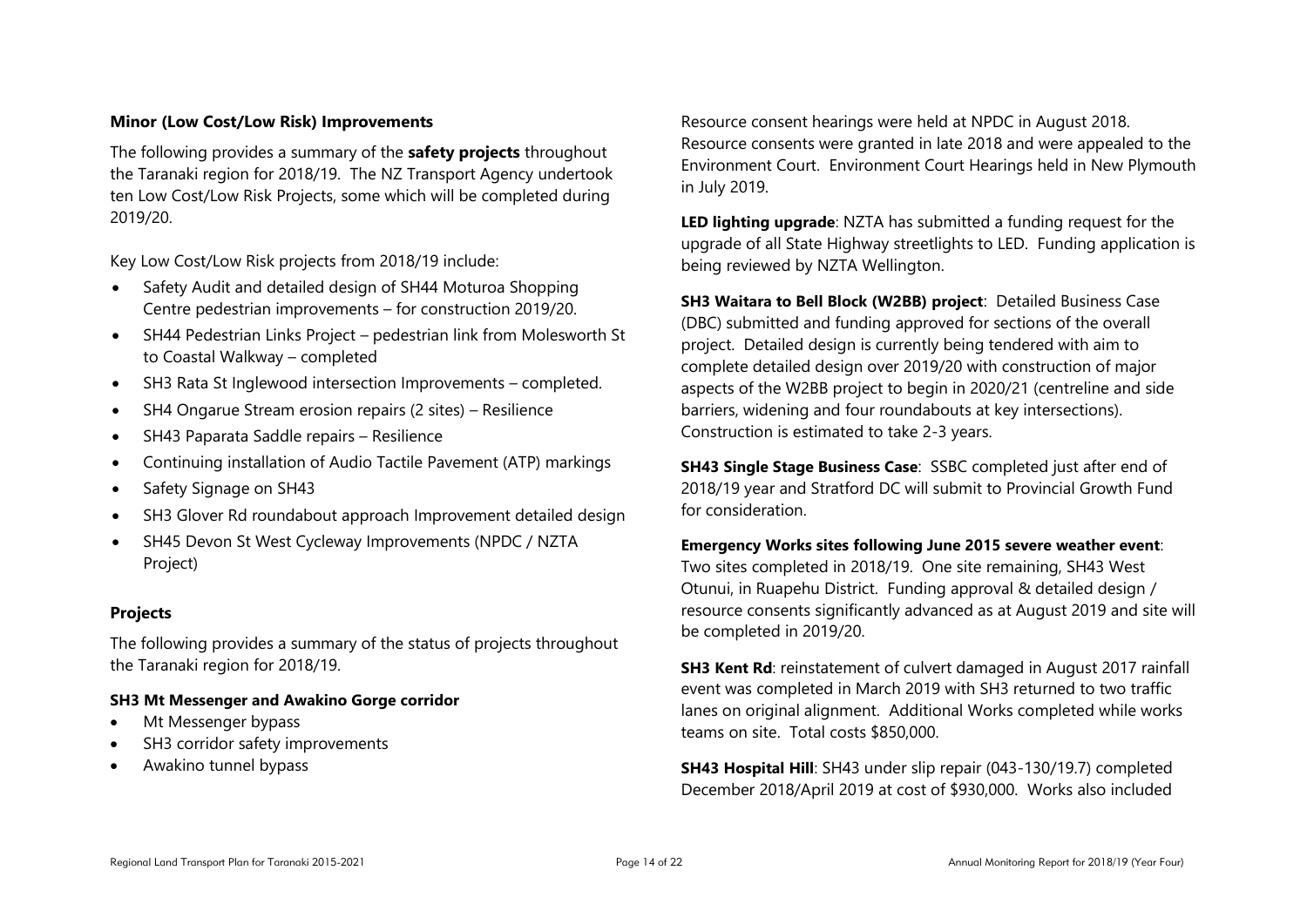construction of Emergency access for emergency services via private land / RDC road. Final stage of SH43 Hospital Hill emergency works – subsidence zone (043-130-19.7-19.95) 220m retaining wall – detailed design being finalised as at August 2019. Construction programmed to begin in September 2019 through to December 2019/January 2020.

## <span id="page-14-0"></span>**4.5 Taranaki Regional Council – Regional Transport Planning**

The Taranaki Regional Council (TRC) continued to be active during the year on a wide range of land transport planning and associated advocacy, liaison and collaborative activities to advance the land transport needs of the region. Key activities undertaken during 2018/19 included:

- The TRC oversaw implementation of the revised RLTP (*Regional Land Transport Plan for Taranaki 2015/16–2020/21: Mid-term Review 2018/19-2020/21)* which was adopted in June 2018.
- **Four minor variation requests to the Plan were received and** processed by Council during the year (refer to Section 2).
- The TRC continued its strong advocacy on many fronts with respect to its land transport activities — particularly with regard to securing central government investment in regionally important state highway improvements as follows:
	- o Work continued on progressing the SH3 Awakino Gorge to Mt Messenger Programme. Through the Regional Transport Committee and as a participant in the State Highway 3 Working Party, there was a continued engagement with the NZ Transport Agency on the three projects within this Programme:
- 1. Mt Messenger Bypass project appeals against the project's resource consents have put pressure on the planned construction start date in late 2019
- 2. Awakino Tunnel Bypass project tender has been let and works are expected to start in October 2019
- 3. Corridor-wide safety and resilience improvements construction works continued during the year.
- o There was continued advocacy and support for the prioritisation of a stock truck effluent disposal site being constructed on SH3 near Piopio, along with an upgrade/ replacement site in the Mt Messenger vicinity which addresses the capacity needs of the Ahititi stock truck disposal site.
- o Specific advocacy work also continued to secure improvements to the Forgotten World Highway (SH43), including sealing of the remaining 12 kilometre section of unsealed state highway. A bid to secure funding through the Government's Provincial Growth Fund was initiated. The Fund presented the region a new opportunity outside of the National Land Transport Fund to complete the sealing of the corridor and improve the emerging tourism link between Stratford and Ruapehu districts.
- **Formal submissions in 2018/19 were made on the:** 
	- o Ministry of Transport's Land Transport Rule Regulatory Stewardship (Omnibus) Amendment 2018
	- o Minister of Transport's announcement on the State Highway 3 Waitara to Bell Block project
	- o Waikato Regional Council's Road Safety Questionnaire
	- Ministry for Primary Industries' review of the Walking Access Act 2008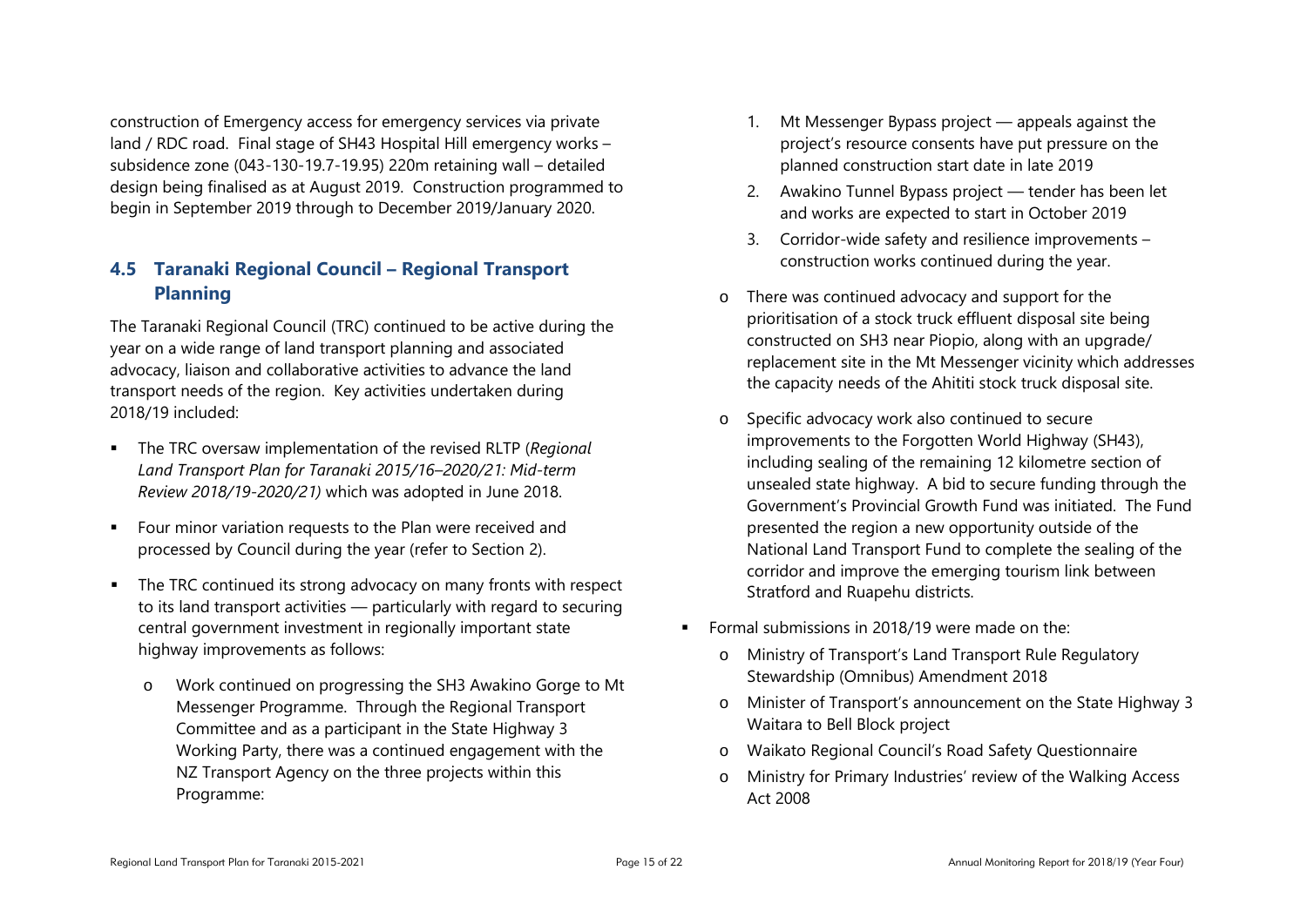- o Ministry of Transport's Enhanced Drug Impaired Driver Testing Discussion Document
- Support of the inter-regional cross-sector State Highway 3 Working Party continued to see relationships between the member organisations strengthen, in particular the relationship with the Waikato Regional Council. The Mt Messenger and Awakino Tunnel bypass projects reflect the value of working collaboratively on land transport issues. Two Working Party meetings were held during the year, in October 2018 and March 2019. A key outcome of the March 2019 meeting was to establish a sub-group to maintain a listing of issues/improvements along the corridor, helping to focus the Working Party on future improvements and aligning any proposed improvements with each three-year RLTP/NLTP funding cycle.
- The Council's *Regional Public Transport Plan (RPTP) for Taranaki 2014-2024* remained operative throughout the year. The RPTP describes the public transport services the Council proposes to provide in the region, and sets out a programme of action and associated policies. A review of the Plan commenced towards the end of the year. 2018/19 saw the continuation of all the region's public transport services, as outlined below.

## <span id="page-15-0"></span>**4.6 Taranaki Regional Council – Public Transport**

## **Citylink**

The Citylink (New Plymouth, Waitara, Bell Block and Oakura) bus network recorded patronage of 618,407, an increase of 4.6% (equivalent to 27,265 trips) in 2018/19.

Patronage results were: Seniors/SG Card patronage up 6% (or 3,569 trips), Child/Student up 10% (or 32,620 trips), Access up 3% (or 185 trips), Tertiary up 17% (or 778 trips), Transfers up 3% (or 2,739 trips), Promotion patronage up 63% (or 708 trips), Adult patronage down 7% (or 2,503 trips), Community Service Card holders down 12% (or 6,682 trips), and WITT down 17% (or 4,149).

## **Connector**

The Connector (Hawera to New Plymouth) bus service recorded patronage of 28,963 in 2019/18, a decrease of 4.4% (equivalent to 453 trips).

Patronage results were: Adults up 7% (or 247 trips), Seniors/SG Card up 16% (or 514 trips), school students attending training up 19% (or 569 trips). TDHB patronage was down 16% (588 trips), Access down 49% (or 104 trips), Community Services Card holders down 8% (or 238 trips), Tertiary down 33% (or 731 trips), Child down 16% (or 80 trips), and WITT students down 10% (or 1,073).

## **Southlink**

Two of the Southlink once-a-week services recorded a drop in patronage compared to 2017/2018. The Waverley to Hawera service recorded a minor increase in patronage. The results are shown in Table 2.

#### <span id="page-15-1"></span>**Table 2: Southlink services patronage 2018/19**

| <b>Bus service</b>                       | <b>Patronage</b> | % change from<br>2017/2018 |
|------------------------------------------|------------------|----------------------------|
| Waverley-Patea-Hawera                    | 1,259            | 3%                         |
| Opunake-Hawera (including Manaia-Hawera) | 434              | $-40%$                     |
| Opunake-New Plymouth                     | 811              | $-10%$                     |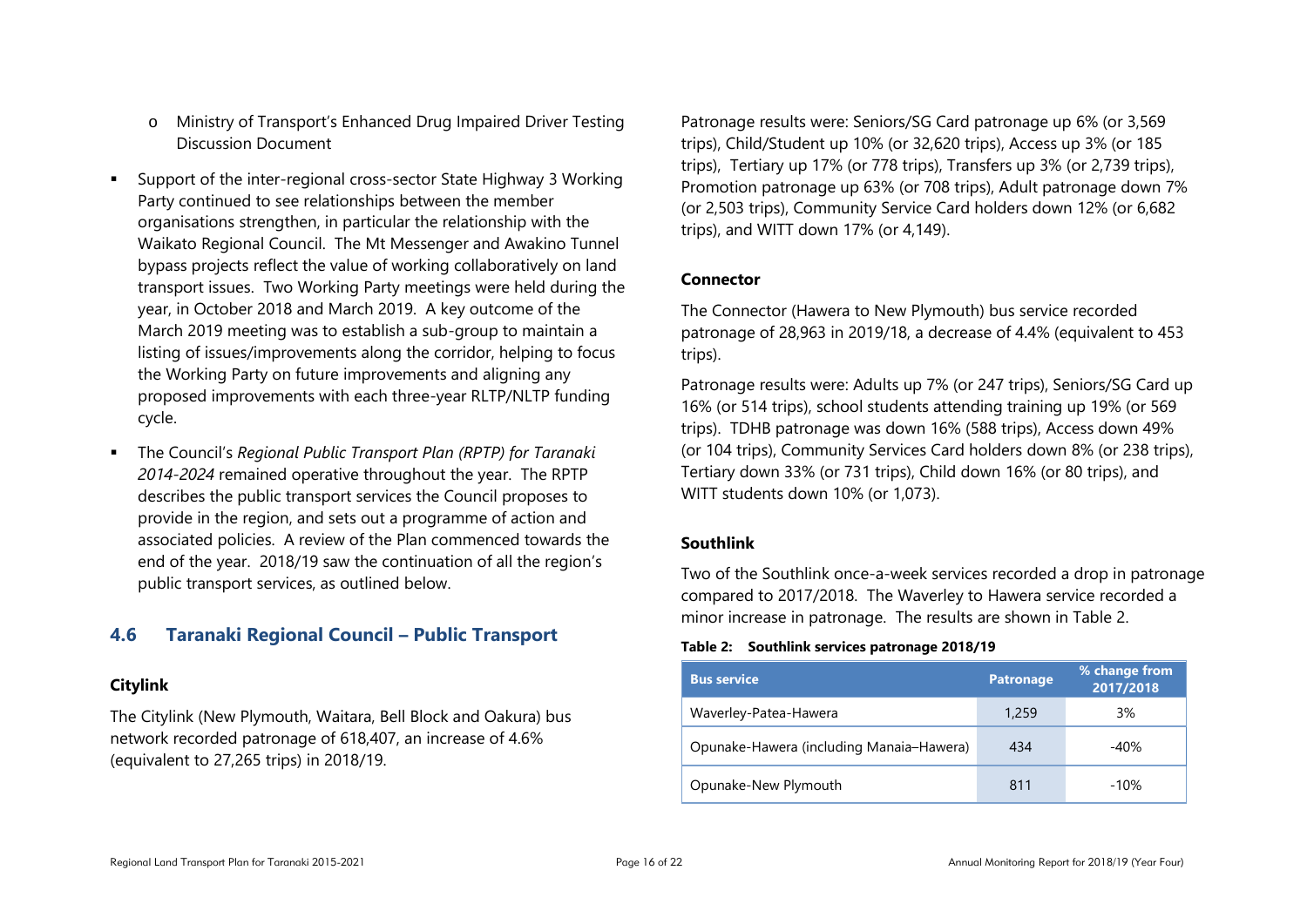The change in patronage is detailed below:

- Waverley-Patea-Hawera patronage was up 3% (or 36 trips from the 1,223 trips in 2017/2018): compared to last year Adult patronage was up 15% (or 61 trips), fare paying Child was up 33% (or 4 trips), SuperGold was down 1% (or 7 trips) and Under 5s were down 95% (or 38 trips).
- Opunake-Hawera (including Manaia-Hawera) patronage was down 40% (or 286 trips) on 2017/2018: compared to last year, Adult patronage was down 30% (or 211 trips), SuperGold down 57% (or 264 trips) and Under 5s down 79% (or 27 trips). For the first time Access patronage was recorded with 60 trips occurring.
- **Patronage for the Opunake-New Plymouth service was down 10%** (or 87 trips): compared to last year Adult patronage was down 35% (or 92 trips), fare paying Child down 13% (or 16 trips), while SuperGold was down 2% (or 11 trips).

<span id="page-16-0"></span>

| <b>Bus service</b>                         | 2013/14  | 2014/15  | 2015/16 | 2016/17 | 2017/18 | 2018/19 |
|--------------------------------------------|----------|----------|---------|---------|---------|---------|
| New Plymouth<br>'Citylink' network         | 578,396  | 582,357  | 570,616 | 581,456 | 591,142 | 618,407 |
| Opunake-Hawera<br>service                  | 1,320    | 1.019    | 1.027   | 1,027   | 720     | 434     |
| Opunake-New<br>Plymouth service            | 1,564    | 1,168    | 1,038   | 852     | 898     | 811     |
| Waverley-Hawera<br>service                 | 1,898    | 1.762    | 1,515   | 1,405   | 1,223   | 1,259   |
| Hawera-New Plymouth<br>'Connector' service | $\Omega$ | $\Omega$ | 31,407  | 30,071  | 30,303  | 28,963  |
| <b>Regional total</b>                      | 584.371  | 586.306  | 605,603 | 614.811 | 624.286 | 649.874 |

*Source: Passenger boardings compiled from TRC's annual achievement return for passenger transport.*

#### **General matters**

- Free off-peak travel for all SuperGold Card holders was available on all regional public transport services. SuperGold Card trips on all services totalled 59,480, up 6% on the 56,326 trips recorded in 2017/18. SuperGold Card patronage accounts for 9% of all patronage across all services.
- The region's farebox recovery level (i.e. the level of revenue from fares), and an indicator of the efficiency of the Council's bus networks, was 38.1% in 2017/18. This was down 0.5% from 38.6% in 2017/18.
- The Commerciality Ratio for the region was 39%, down 1% on the 40% reported in 2017/18. This is a financial calculation that measures performance by assessing the proportion of revenue generated by public transport users against the cost of providing the services. The Commerciality Ratio per service is shown in Table 4.

#### <span id="page-16-1"></span>**Table 4: Public transport services Commerciality Ratio league table for 2018/19 and 2017/18**

| <b>Bus service</b>                 | 2018/19 | 2017/18 |
|------------------------------------|---------|---------|
| Hawera to New Plymouth 'Connector' | 60.5%   | 60.6%   |
| New Plymouth 'Citylink network     | 37.3%   | 37.9%   |
| Waverley-Hawera                    | 15.8%   | 31%     |
| Opunake-New Plymouth               | 12.8%   | 15%     |
| Opunake-Hawera                     | 5.5%    | 10.4%   |

The significant decreases in ratio for Opunake to Hawera and Waverley to Hawera are due to new flat fares of \$2 and \$3 respectively being trialled and introduced mid-year. The trial is to remove cost as a barrier to travelling and determine if this would increase patronage.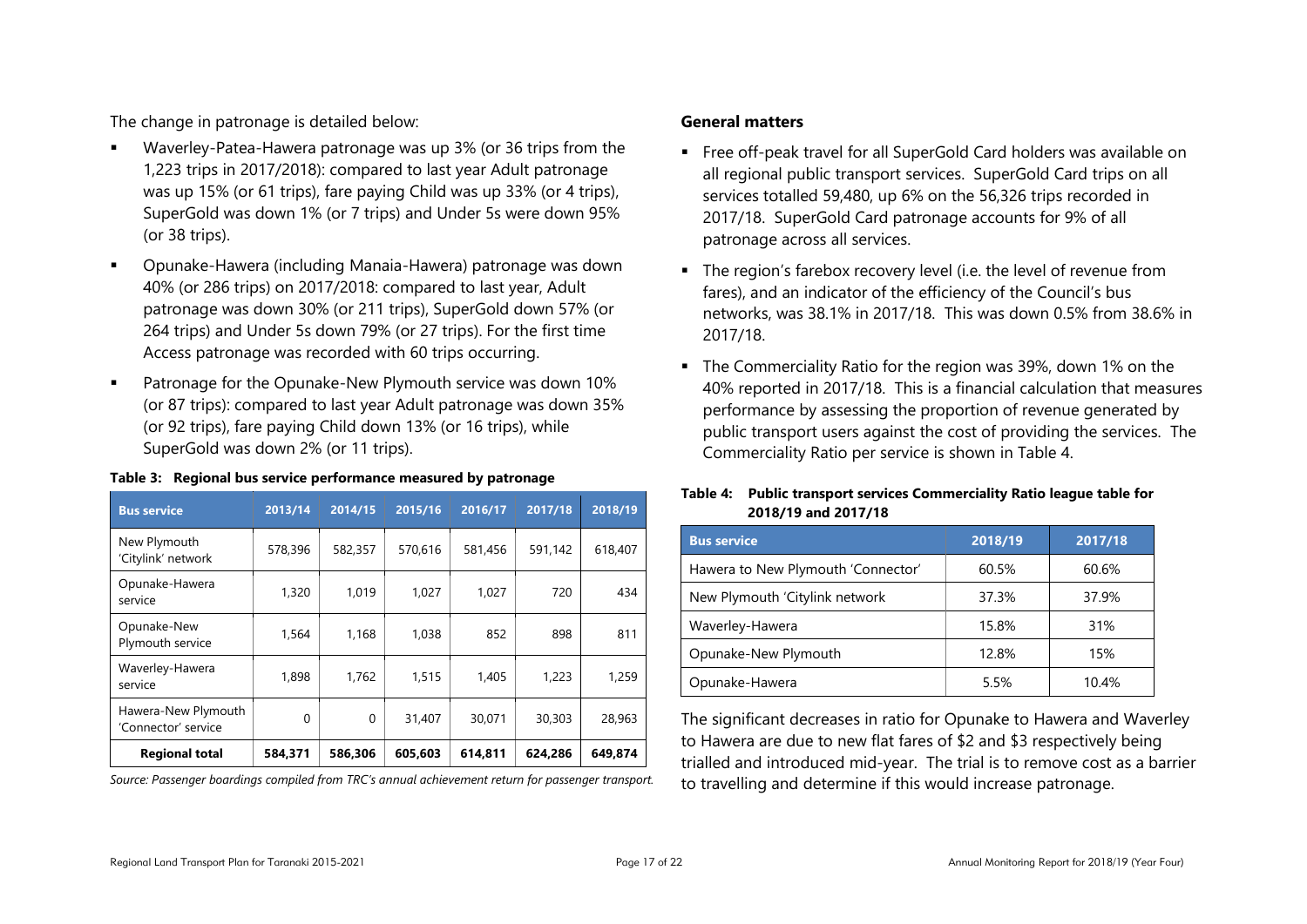#### **Total Mobility**

Total Mobility services continued to be provided throughout the region. Client numbers were 1,644 at year end, up 6% from 1,547 in 2017/18. Total trips numbered 49,009, up 9% from 44,098 trips in 2017/18.

Ironside Vehicle Society continued to receive funding assistance for the provision of a passenger transport service for the transport disadvantaged. Of the 6,753 trips recorded, 5,260 (or 78%) involved wheelchair users. These figures compare to 2017/18, of 6,910 trips and 5,436 (or 79%) involving wheelchair users.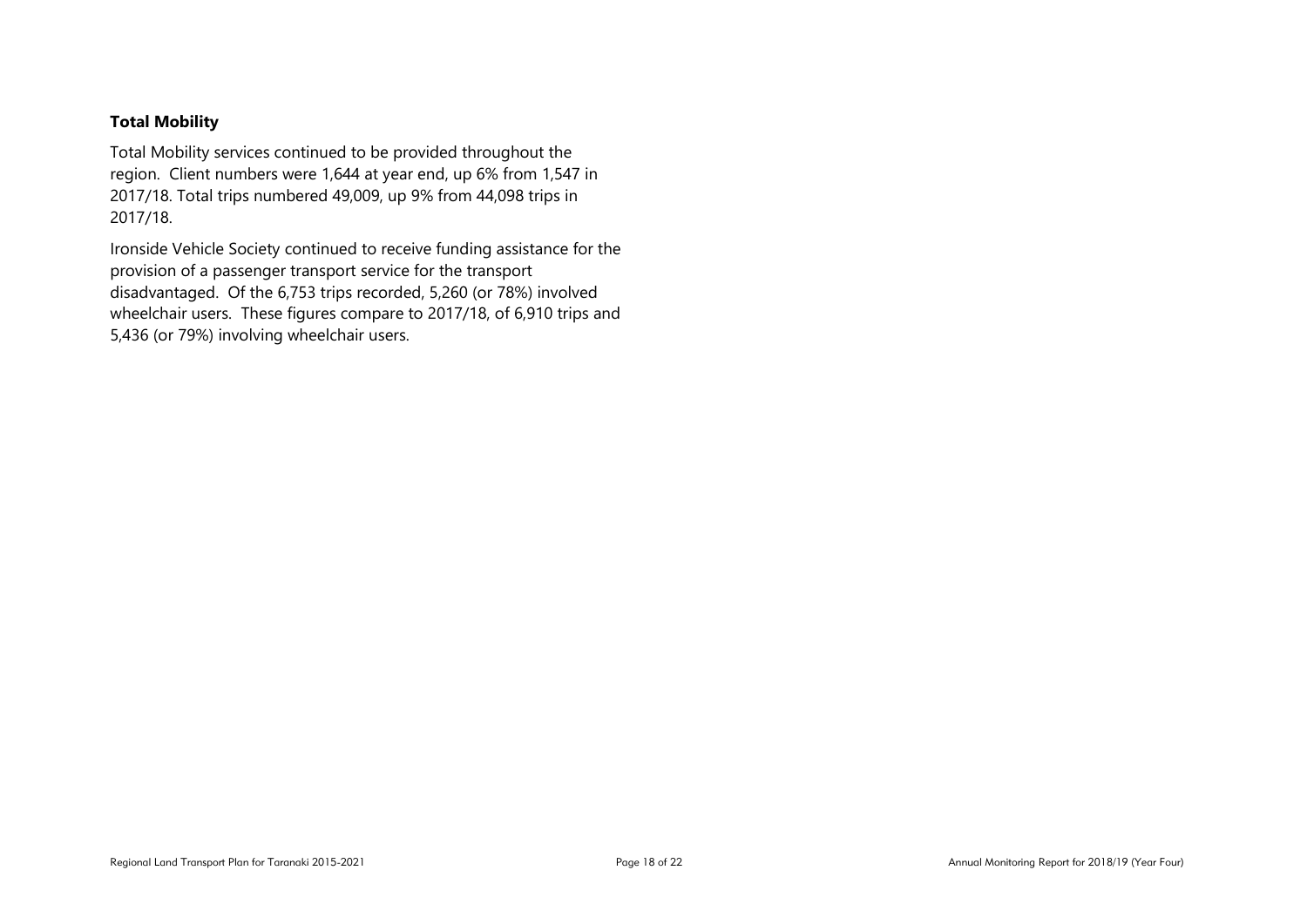# <span id="page-18-0"></span>**5 Expenditure**

This section of the Monitoring Report focuses on **expenditure** to implement the works in the Programme of Activities outlined in Section 5 of the Plan.

A table is provided in Appendix B showing the breakdown of expenditure in the region by Activity Class and Organisation for 2018/19. It sets out the anticipated expenditure for the second three years of the Plan as requested in the revised RLTP, and the total expenditure that was actually approved as identified in the *NLTP 2018- 21* (and subsequent variations). It notes what was spent during the first year of the Plan, and the resulting proportion of approved expenditure spent.

The figures were provided by staff of the NZ Transport Agency with reference to TIO. When viewing this data, reference should also be made to summaries provided by each organisation in Section 4.

The financial overview information provided in Appendix B demonstrates that overall, the Approved Organisations have spent about one third (actually 35.7%) of their approved 3-year allocation, which provides a very broad indication that they are largely on track on complete their intended programme of activities over the three year NLTP.

The following provides an explanation of those Activity Classes which, in terms of proportion of spending of approved expenditure, are significantly less than or greater than the general 'one-third' proportion of spending:

- **Investment Management** No explanation received for the proportionally high level of variance in the figures provided.
- **Road Safety Promotion & Demand Management** No explanation received from NPDC for the proportionally high level of variance in the figures provided.
- **Walking and Cycling Improvements** No explanations received from the respective organisations for the proportionally high level of variance in the figures provided.
- **Local Road Improvements** STDC had a significant underspend in this area due to delays in getting agreement from KiwiRail in respect of the Hawera to Normanby pathway project.
- **State Highway Improvements** No explanation received for the proportionally high level of variance in the figures provided.
- **Regional Improvements** No explanation received for the figures provided by NZTA. It is noted that activities are funded through this Activity Class only if assigned to it by the NZ Transport Agency during the moderation processes of the NLTP. It is therefore not possible to show anticipated, approved or proportional spend in a meaningful way, as this can be an area of great change throughout the year.

As is evident above, sought explanations/clarifications were unfortunately not always provided.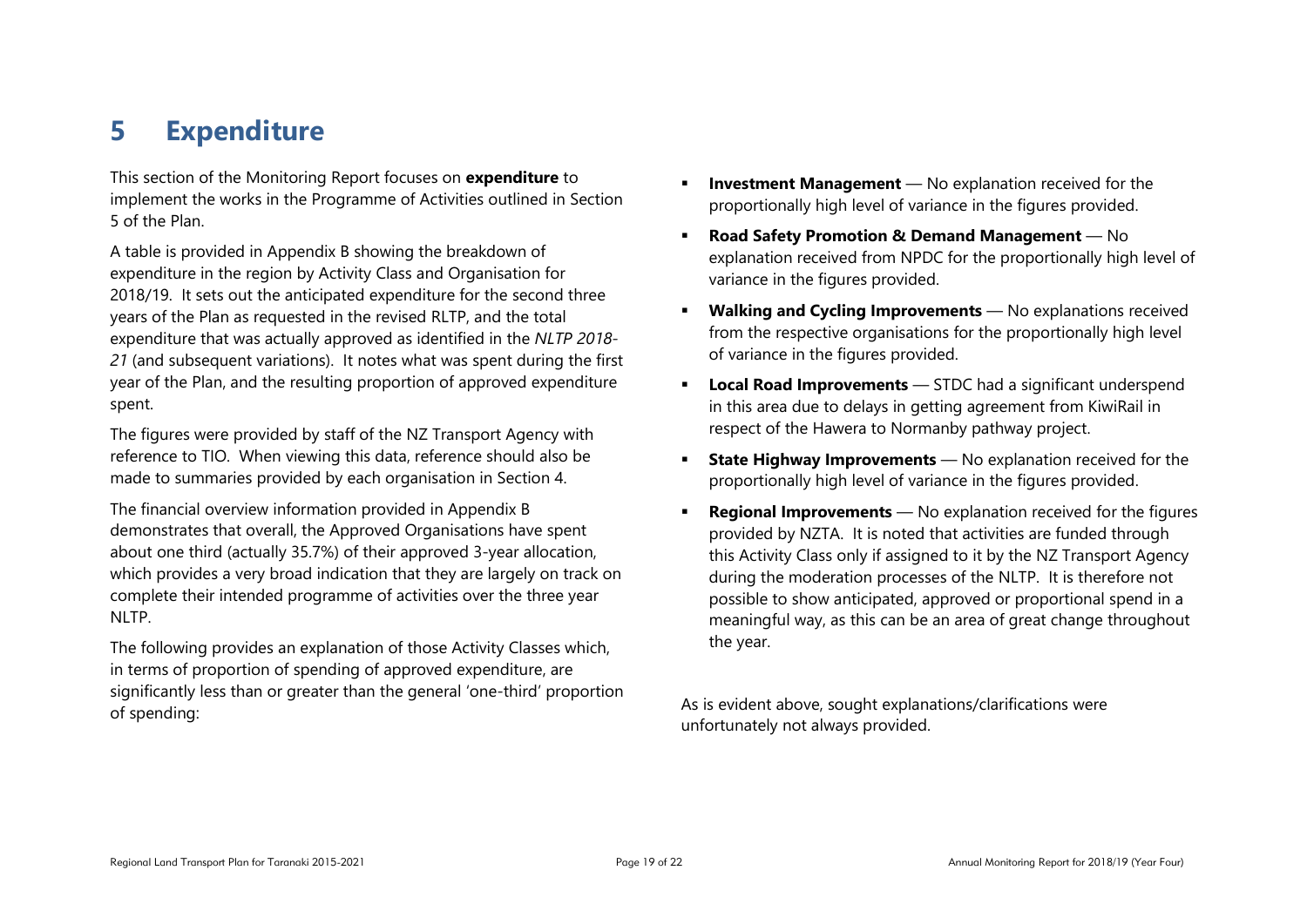# <span id="page-19-0"></span>**6 Summary**

This Annual Monitoring Report provides an update on the *Regional Land Transport Plan for Taranaki: Mid-term Review 2018/19-2020/21* for the **2018/19** financial year, which covers the period from 1 July 2018 to 30 June 2019. This being the first year of the Plan as revised by the mid-term review (during 2017/18) for the 2018/19-2020/21 period, though the fourth year of the Plan overall.

Note that for ease and consistency with the three-yearly planning and funding cycles of councils' Long Term Plans and the NZTA's National Land Transport Programme, the Programme component of the Plan shows just the final three-years of the six-year Plan.

Overall, each of the Approved Organisations in Taranaki made fairly good progress towards achieving their planned activities during the first year of the new programme. Less progress than hoped for occurred on a range of state highway improvement projects for a variety of reasons, not all of which were clear.

While there were no major storm events for the year, various minor events did occur which required attention, along with completing some reinstatement works from the particularly damaging June 2015 storm event.

Progress continued on the important works to improve SH3 north, primarily through the 3-pronged SH3 Awakino Gorge to Mt Messenger programme:

- Corridor-wide safety and resilience improvements a range of safety measures were completed e.g. safety barriers, rubble strips, slow-vehicle bays. More extensive works started in March 2019, including a passing lane at Ladies Mile.
- Mt Messenger Bypass the aimed start for construction in late 2018 did not occur, due to resource consent appeals, with the appeals process still underway in June 2019.
- Awakino Tunnel Bypass pre-implementation work on consenting, property purchase and detailed design continued throughout the year. Construction to start in late 2019.

The SH3 Waitara to Bell Block project has been the RLTP's highest ranked priority since April 2015, due to the safety issues on this important corridor. The project (which has been variously combined or separated out into a suite of improvements over the years) continued to cause frustration due primarily to a perceived lack of progress with implementing solutions, as no physical improvement works were again undertaken during 2018/19.

The positive development to make footpath maintenance and renewals eligible for co-funding (previously not eligible for any FAR support), saw some districts increase their work in this area which will have positive benefits for accessibility and active modes within the region.

Four formal variations to the Plan were received during the year.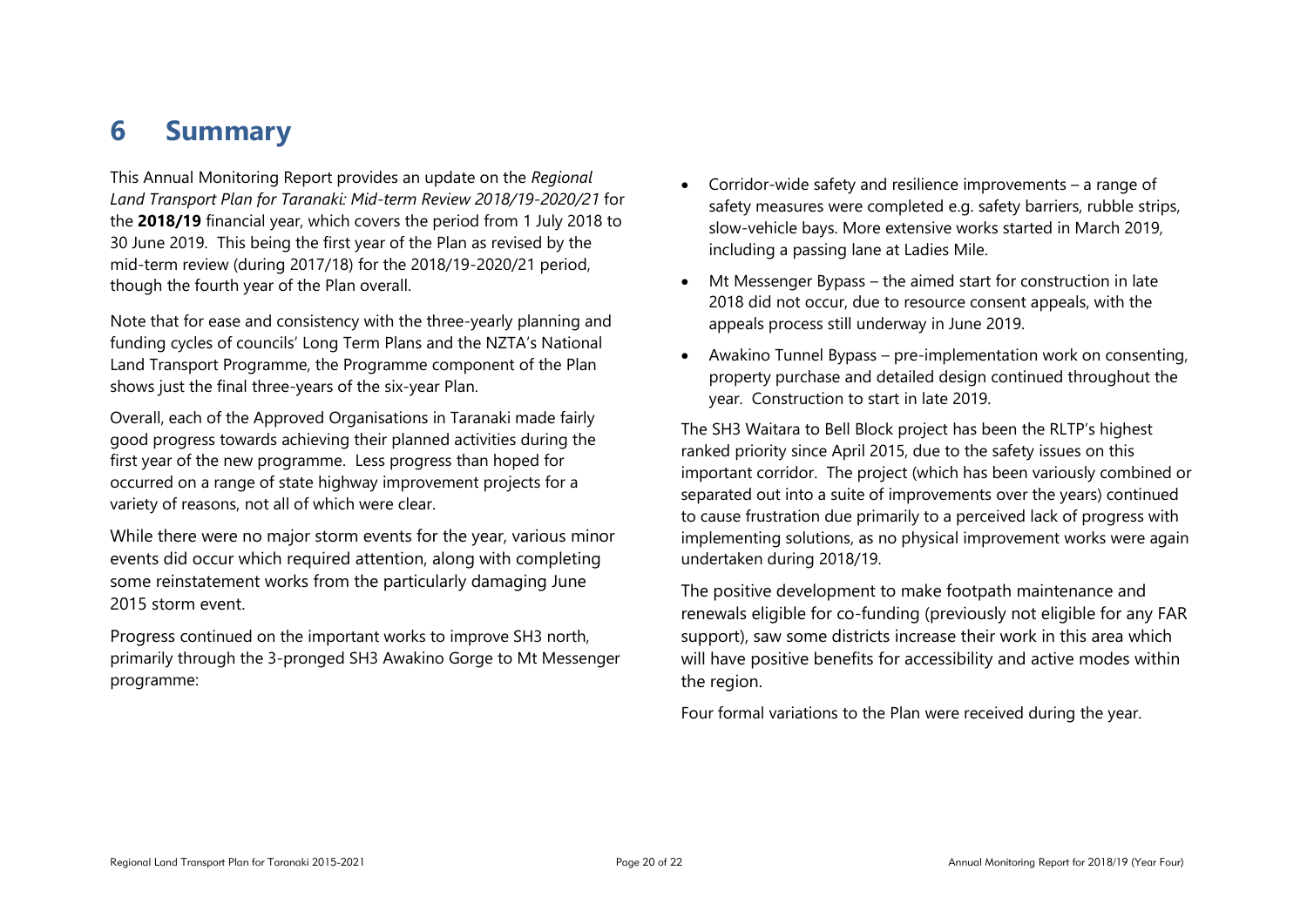# <span id="page-20-0"></span>**Appendix A — Outline of progress on regionally significant activities**

| <b>Project</b>                                                                                                                                                                                                                                                                                                                | Org.        | Phase(s), funding sources &<br>expected timeframes                                                               | Regional<br><b>Priority</b> | Link to<br>policies <sup>1</sup>                      | Outline of progress during 2018/19 financial year                                                                                                                                                                  |  |  |  |
|-------------------------------------------------------------------------------------------------------------------------------------------------------------------------------------------------------------------------------------------------------------------------------------------------------------------------------|-------------|------------------------------------------------------------------------------------------------------------------|-----------------------------|-------------------------------------------------------|--------------------------------------------------------------------------------------------------------------------------------------------------------------------------------------------------------------------|--|--|--|
| Waitara to Bell Block Route Improvements: SH3/3A to Waitara<br>Investigate and implement the preferred safety improvements as identified in the<br>Programme BC for this section of SH3                                                                                                                                       | NZTA        | Pre-implementation &<br>Implementation<br>• N Funds                                                              | -1                          | $S1-S3$<br>$A1-A3$                                    | Detailed Business Case submitted and funding approved for<br>sections of the overall project. Detailed design to be<br>completed in 2019/20, with major construction aspects                                       |  |  |  |
| Waitara to Bell Block Route Improvements: Bell Block to SH3/3A<br>Investigate and implement the preferred safety improvements as identified in the<br>Programme BC for this section of SH3                                                                                                                                    | <b>NZTA</b> | • State Highway Improvements AC                                                                                  | $\mathbf{1}$                | $S1-S3$<br>$A1 - A3$                                  | expected to begin in 2020/21.                                                                                                                                                                                      |  |  |  |
| SH3 Waitara to Bell Block Safer Corridor<br>This project seeks to reduce the severity and frequency of crashes to reduce deaths and<br>serious injury.                                                                                                                                                                        | NZTA        | • Detailed BC, Pre-implementation<br>& Implementation<br>• N Funds                                               | $\mathbf{1}$                | $S1-S3$<br>$A1 - A3$                                  |                                                                                                                                                                                                                    |  |  |  |
| Corbett Road/SH3 I/S Improvements<br>To reduce the severity and frequency of crashes to reduce deaths and serious injury.                                                                                                                                                                                                     | <b>NZTA</b> | • State Highway Improvements AC                                                                                  | $\mathbf{1}$                | $S1-S3$<br>$A1 - A3$                                  |                                                                                                                                                                                                                    |  |  |  |
| SH3/Princess Street Intersection Improvements<br>To reduce the severity and frequency of crashes to reduce deaths and serious injury.                                                                                                                                                                                         | <b>NZTA</b> |                                                                                                                  | $\mathbf{1}$                | $S1-S3$<br>$A1 - A3$                                  |                                                                                                                                                                                                                    |  |  |  |
| Mangati Road/SH3 Intersection Improvements<br>To reduce the severity and frequency of crashes to reduce deaths and serious injury.                                                                                                                                                                                            | <b>NZTA</b> |                                                                                                                  | $\mathbf{1}$                | $S1-S3$<br>$A1 - A3$                                  |                                                                                                                                                                                                                    |  |  |  |
| <b>Airport Drive Improvements</b><br>Realign Airport Drive and establish a new improved intersection with SH3. Thereby<br>addressing a significant safety issue, unlocking residential growth opportunities in a high<br>growth district and providing a better connection to the airport for tourism and economic<br>growth. |             | NPDC   Detailed BC & Construction<br>• N & L Funds<br>• Local Road Improvements AC                               | $\mathbf{1}$                | $G1-G3$<br>$S1-S3$<br>R <sub>2</sub>                  | No update received                                                                                                                                                                                                 |  |  |  |
| SH3/3A Hawera to New Plymouth Corridor Improvements<br>This corridor was identified as priority for investment and identified as a priority corridor<br>for the Safe Roads team.                                                                                                                                              | NZTA        | Pre-implementation,<br>Implementation & Property<br>$\blacksquare$ N Funds<br>• State Highway Improvements AC    | $\overline{2}$              | $S1-S3$<br>$A1 - A3$                                  | Community engagement events were held in late 2018. A<br>summary of public feedback and options for improving the<br>route was released in April 2019. The BC is due for<br>completion / submission mid-late 2019. |  |  |  |
| Keeping New Plymouth Moving and Growing<br>Further exploring identified problems, including modelling NP's transportation network to<br>understand the issues faced today and those that will be exacerbated with growth.                                                                                                     |             | NPDC   - Programme BC<br>N & L Funds<br>Investment Management AC                                                 | 3                           | $11 - 12 S1 -$<br><b>S2 A1-A3</b><br>R1-R2<br>$F1-F2$ | No update received                                                                                                                                                                                                 |  |  |  |
| <b>LED Streetlight Conversion</b><br>To convert the existing SOX/SON streetlight stock to LED streetlights, thereby reducing<br>maintenance and renewal costs, including power charges.                                                                                                                                       |             | $NPDC$ $\bullet$ Construction<br>N & L Funds<br>• Local Road Improvements AC                                     | 4                           | E1<br>S <sub>3</sub><br>Al                            | Close to 100% completed by end of June 2019.                                                                                                                                                                       |  |  |  |
| SH3 Urenui to Uruti Safety Management<br>This project seeks to reduce the severity and frequency of crashes to reduce deaths and<br>serious injury.                                                                                                                                                                           | NZTA        | Detailed BC, Pre-implementation<br>& Implementation<br>• N Funds<br>• State Highway Improvements AC              | 5                           | $S1-S3$<br>$AI-A3$                                    | No update received                                                                                                                                                                                                 |  |  |  |
| SH3 Inglewood to Hawera Safer Corridor<br>This project seeks to reduce the severity and frequency of crashes to reduce deaths and<br>serious injury.                                                                                                                                                                          | NZTA        | Detailed BC, Pre-implementation<br>& Implementation<br>$\blacksquare$ N Funds<br>• State Highway Improvements AC | 5                           | $S1-S3$<br>$A1-A3$                                    | No update received                                                                                                                                                                                                 |  |  |  |
| Committed projects substantially continued over from the previous 3 year period                                                                                                                                                                                                                                               |             |                                                                                                                  |                             |                                                       |                                                                                                                                                                                                                    |  |  |  |
| SH3 Awakino Gorge to Mt Messenger Corridor<br>To provide improved safety, freight efficiency and resilience on SH3 between Mt<br>Messenger and Awakino Gorge. The project is Crown appropriated under the ARRP.                                                                                                               |             | NZTA $\vert \bullet \vert$ C Funds & N Funds<br>· Implementation                                                 | NА                          | S1, S3,<br>S4, F1,<br>$G1-G3$<br>R1-R2                | Corridor improvements continued throughout the 2018/19<br>year, including a range of safety measures. More extensive<br>works started in March 2019, including a passing lane at<br>Ladies Mile.                   |  |  |  |
| <b>SH3 Mt Messenger Bypass</b><br>Bypass of the existing winding road alignment at Mt Messenger on State Highway 3<br>between Hamilton and New part-funded by the Crown as part of the Governments<br>Accelerated Regional Roading Programme, and part-funded by the NLTP.                                                    | NZTA        | Pre-Implementation &<br>Implementation<br>$\blacksquare$ C Funds<br>State Highway Improvements AC                | ΝA                          | S1, S3,<br>S4, F1,<br>$G1-G3$<br>R1-R2                | Resource consent hearings were held in August 2018.<br>Consents were granted in late 2018, but appealed to<br>Environment Court. Project implementation is delayed while<br>the legal process in ongoing.          |  |  |  |
| <b>Nukumaru Station Road Extension</b><br>A new 6km road extension from Nukumaru Station Road to Waiinu Beach Road, Waitotara,<br>to provide resilient alternative access following severe flood damage to the Limeworks<br>Bridge. Includes upgrading of rail level crossing.                                                | STDC        | L Funds & N Funds<br>• Local Road Improvements AC                                                                | <b>NA</b>                   | $S1-S4$                                               | Project delayed due to landowner concerns, which are being<br>worked through.                                                                                                                                      |  |  |  |
| <b>Regional Consortium Interim Ticketing Solution</b><br>Regional consortium of nine councils procuring new integrated bus ticketing system.                                                                                                                                                                                  | <b>TRC</b>  | • Public Transport<br>• L Funds & N Funds<br>■ Public Transport AC                                               | <b>NA</b>                   | A1, E1                                                | Development of the system is ongoing, with roll-out<br>expected in the 2019/20 year.                                                                                                                               |  |  |  |
| <b>Surfacing SH43</b><br>A streamlined Business Case to determine the feasibility for investing in the sealing of the<br>remaining 12km of unsealed state highway through the Tangarakau Gorge.                                                                                                                               | NZTA        | • Single-Stage Business Case<br>$\blacksquare$ N Funds                                                           | <b>NA</b>                   | G1, G3                                                | Scope of BC was expanded to consider enhanced safety and<br>resilience upgrades along entire SH43 corridor. BC was<br>completed just after 2018/19 year. SDC to submit to PGF.                                     |  |  |  |
| Projects included in the RLTP as a result of a Plan Variation                                                                                                                                                                                                                                                                 |             |                                                                                                                  |                             |                                                       |                                                                                                                                                                                                                    |  |  |  |
| Rail-crossing gates, Weymouth Rd, NP<br>NPDC and KiwiRail to install automatic gates at the crossing following a safety review.                                                                                                                                                                                               |             | NPDC   • N Funds                                                                                                 | ΝA                          | S3, S4,<br>G2, A3                                     | Completed in November 2018.                                                                                                                                                                                        |  |  |  |
| Taranaki State Highway LED lighting<br>Stock of ageing streetlights to be converted to LED on the state highway network.                                                                                                                                                                                                      |             | NZTA   N Funds<br>· Implementation                                                                               | <b>NA</b>                   | E1, F1                                                | Funding application is being reviewed by NZTA's National<br>Office.                                                                                                                                                |  |  |  |
| Coastal pathway extension to Waitara<br>To enable the coastal pathway active mode network to be extended and link Waitara<br>through to New Plymouth, safely away from SH3.                                                                                                                                                   |             | NPDC   = 2018-2020<br>L Funds & N Funds                                                                          | <b>NA</b>                   | E1, F1                                                | Was not successful in securing funding in the 2018 NLTP.<br>No further update received.                                                                                                                            |  |  |  |

 $\overline{a}$ 

 $^{\rm 1}$  Refer to Table 1 for an explanation of the abbreviations used in this column for regional policies